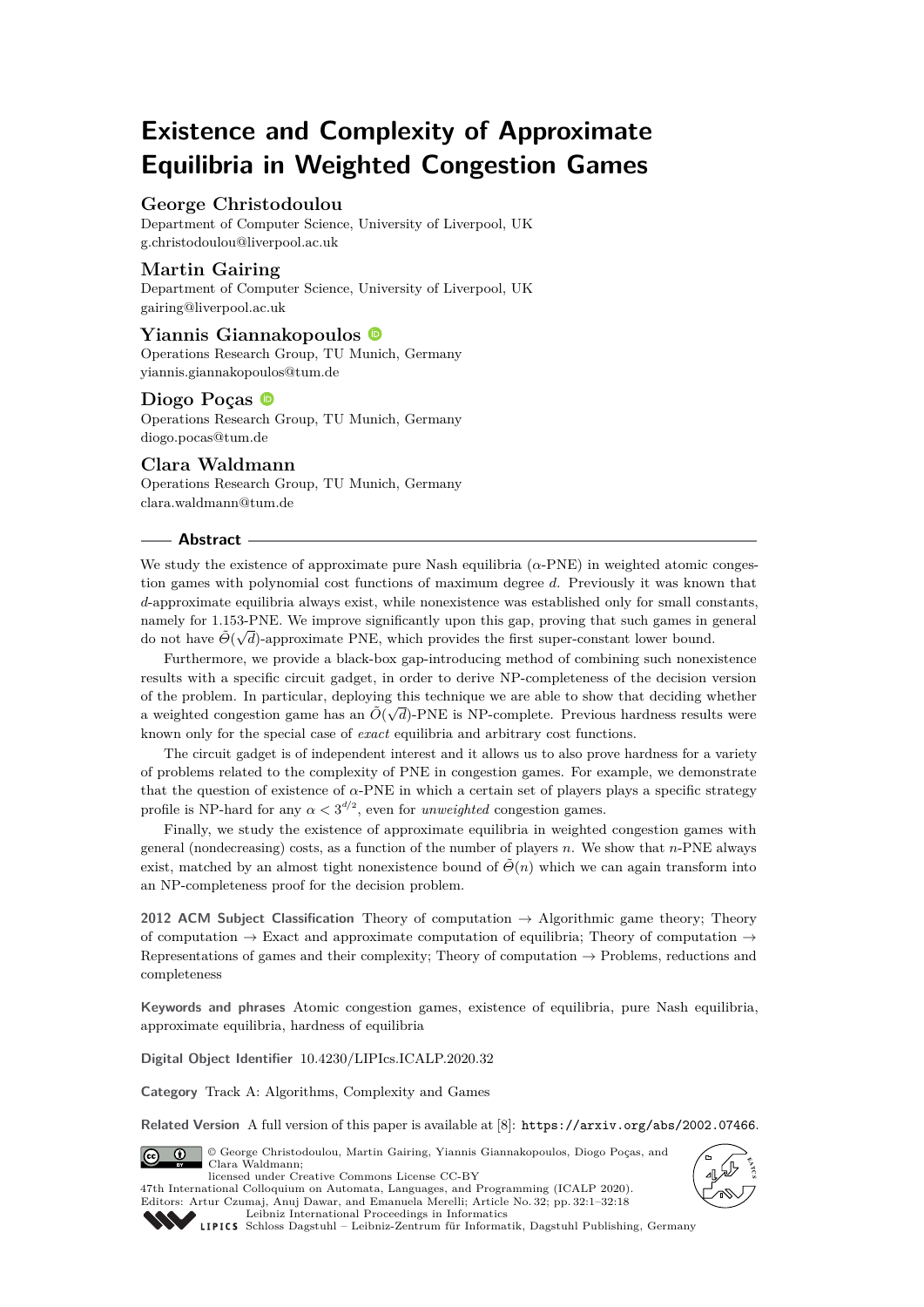## **32:2 Existence and Complexity of Approximate Equilibria in Weighted Congestion Games**

**Funding** Supported by the Alexander von Humboldt Foundation with funds from the German Federal Ministry of Education and Research (BMBF).

**Acknowledgements** Y. Giannakopoulos is an associated researcher with the Research Training Group GRK 2201 "Advanced Optimization in a Networked Economy", funded by the German Research Foundation (DFG).

# **1 Introduction**

*Congestion games* constitute the standard framework to study settings where selfish players compete over common resources. They are one of the most well-studied classes of games within the field of *algorithmic game theory* [\[32,](#page-17-1) [27\]](#page-17-2), covering a wide range of applications, including, e.g., traffic routing and load balancing. In their most general form, each player has her own weight and the latency on each resource is a nondecreasing function of the total weight of players that occupy it. The cost of a player on a given outcome is just the total latency that she is experiencing, summed over all the resources she is using.

The canonical approach to analysing such systems and predicting the behaviour of the participants is the ubiquitous game-theoretic tool of equilibrium analysis. More specifically, we are interested in the *pure Nash equilibria (PNE)* of those games; these are stable configurations from which no player would benefit from unilaterally deviating. However, it is a well-known fact that such desirable outcomes might not always exist, even in very simple weighted congestion games. A natural response, especially from a computer science perspective, is to relax the solution notion itself by considering *approximate* pure Nash equilibria  $(\alpha$ -PNE); these are states from which, even if a player could improve her cost by deviating, this improvement could not be by more than a (multiplicative) factor of  $\alpha > 1$ . Allowing the parameter *α* to grow sufficiently large, existence of *α*-PNE is restored. But how large does *α* really *need* to be? And, perhaps more importantly from a computational perspective, how hard is it to check whether a specific game has indeed an *α*-PNE?

# **1.1 Related Work**

The origins of the systematic study of (atomic) congestion games can be traced back to the influential work of Rosenthal [\[30,](#page-17-3) [31\]](#page-17-4). Although Rosenthal showed the existence of congestion games without PNE, he also proved that *unweighted* congestion games always possess such equilibria. His proof is based on a simple but ingenious *potential function* argument, which up to this day is essentially still the only general tool for establishing existence of pure equilibria.

In follow-up work [\[20,](#page-17-5) [26,](#page-17-6) [17\]](#page-16-1), the nonexistence of PNE was demonstrated even for special simple classes of (weighted) games, including network congestion games with quadratic cost functions and games where the player weights are either 1 or 2. On the other hand, we know that equilibria do exist for affine or exponential latencies [\[17,](#page-16-1) [28,](#page-17-7) [22\]](#page-17-8), as well as for the class of singleton<sup>[1](#page-1-0)</sup> games  $[16, 23]$  $[16, 23]$  $[16, 23]$ . Dunkel and Schulz  $[13]$  were able to extend the nonexistence instance of Fotakis et al. [\[17\]](#page-16-1) to a gadget in order to show that deciding whether a congestion game with step cost functions has a PNE is a (strongly) NP-hard problem, via a reduction from 3-PARTITION.

Regarding approximate equilibria, Hansknecht et al. [\[21\]](#page-17-10) gave instances of very simple, two-player polynomial congestion games that do not have  $\alpha$ -PNE, for  $\alpha \approx 1.153$ . This lower bound is achieved by numerically solving an optimization program, using polynomial

<span id="page-1-0"></span><sup>&</sup>lt;sup>1</sup> These are congestion games where the players can only occupy single resources.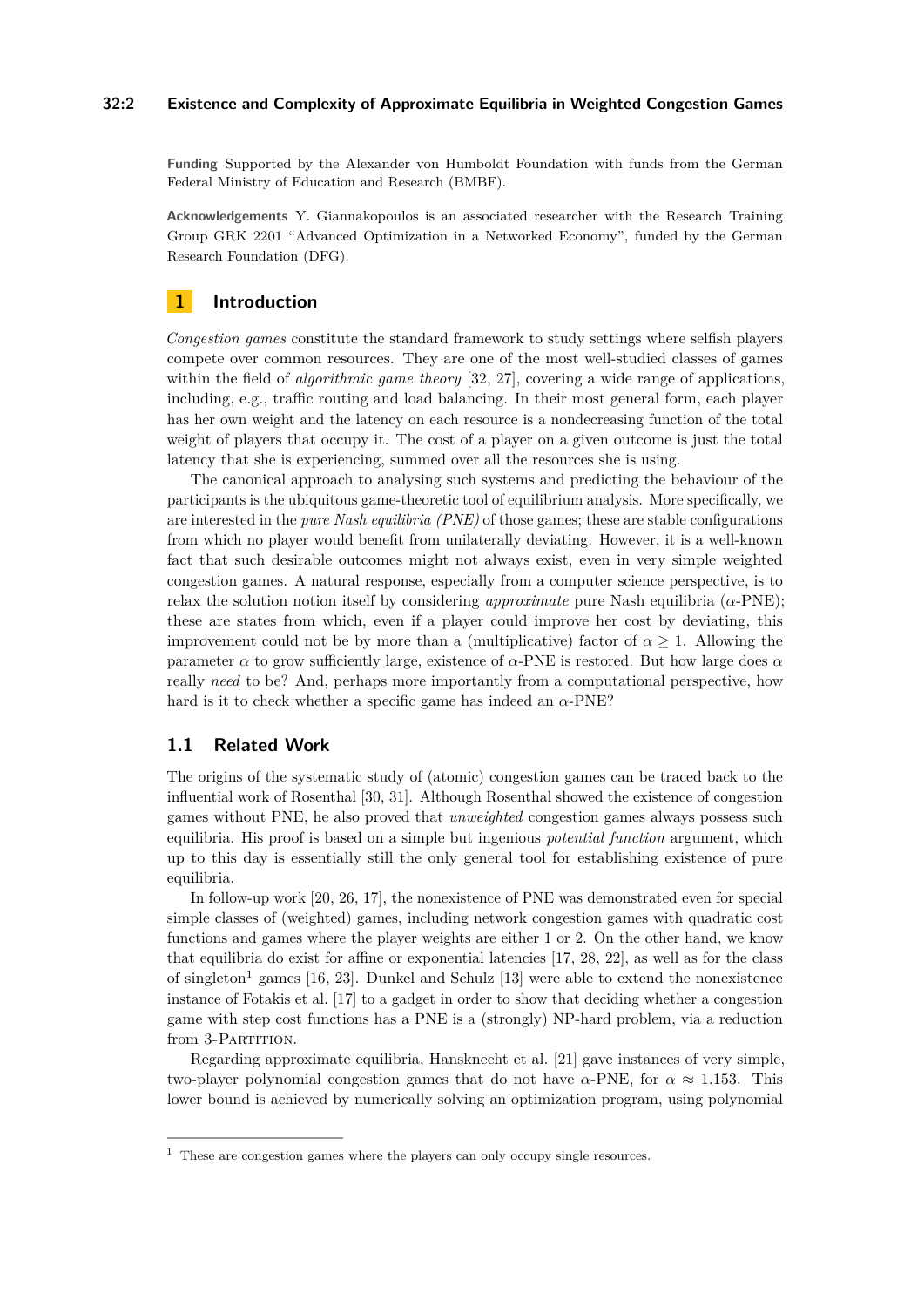latencies of maximum degree  $d = 4$ . On the positive side, Caragiannis et al. [\[4\]](#page-16-4) proved that *d*!-PNE always exist; this upper bound on the existence of *α*-PNE was later improved to  $\alpha = d + 1$  [\[21,](#page-17-10) [9\]](#page-16-5) and  $\alpha = d$  [\[3\]](#page-16-6).

## <span id="page-2-0"></span>**1.2 Our Results and Techniques**

After formalizing our model in Section [2,](#page-3-0) in Section [3](#page-4-0) we show the nonexistence of  $\Theta(\frac{\sqrt{d}}{\ln d})$ approximate equilibria for polynomial congestion games of degree *d*. This is the first super-constant lower bound on the nonexistence of  $\alpha$ -PNE, significantly improving upon the previous constant of  $\alpha \approx 1.153$  and reducing the gap with the currently best upper bound of *d*. More specifically (Theorem [1\)](#page-5-0), for any integer *d* we construct congestion games with polynomial cost functions of maximum degree *d* (and nonnegative coefficients) that do not have *α*-PNE, for any  $\alpha < \alpha(d)$  where  $\alpha(d)$  is a function that grows as  $\alpha(d) = \Omega\left(\frac{\sqrt{d}}{\ln d}\right)$ . To derive this bound, we had to use a novel construction with a number of players growing unboundedly as a function of *d*.

Next, in Section [4](#page-6-0) we turn our attention to computational hardness constructions. Starting from a Boolean circuit, we create a gadget that transfers hard instances of the classic Circuit Satisfiability problem to (even unweighted) polynomial congestion games. Our construction is inspired by the work of Skopalik and Vöcking [\[34\]](#page-17-11), who used a similar family of lockable circuit games in their PLS-hardness result. Using this gadget we can immediately establish computational hardness for various computational questions of interest involving congestion games (Theorem [3\)](#page-8-0). For example, we show that deciding whether a *d*-degree polynomial congestion game has an *α*-PNE in which a specific set of players play a specific strategy profile is NP-hard, even up to exponentially-approximate equilibria; more specifically, the hardness holds for *any*  $\alpha < 3^{d/2}$ . Our investigation of the hardness questions presented in Theorem [3](#page-8-0) (and later on in Corollary [7](#page-13-0) as well) was inspired by some similar results presented before by Conitzer and Sandholm [\[11\]](#page-16-7) (and even earlier in [\[19\]](#page-17-12)) for *mixed* Nash equilibria in general (normal-form) games. To the best of our knowledge, our paper is the first to study these questions for *pure* equilibria in the context of congestion games. It is of interest to also note here that our hardness gadget is *gap-introducing*, in the sense that the  $\alpha$ -PNE and exact PNE of the game coincide.

In Section [5](#page-8-1) we demonstrate how one can combine the hardness gadget of Section [4,](#page-6-0) in a black-box way, with any nonexistence instance for *α*-PNE, in order to derive hardness for the decision version of the existence of *α*-PNE (Lemma [4,](#page-10-0) Theorem [5\)](#page-12-0). As a consequence, using the previous  $\Omega\left(\frac{\sqrt{d}}{\ln d}\right)$  lower bound construction of Section [3,](#page-4-0) we can show that deciding whether ln *d* a (weighted) polynomial congestion has an  $\alpha$ -PNE is NP-hard, for any  $\alpha < \alpha(d)$ , where  $\alpha(d) = \Omega\left(\frac{\sqrt{d}}{\ln d}\right)$  (Corollary [6\)](#page-12-1). Since our hardness is established via a rather transparent, "master" reduction from CIRCUIT SATISFIABILITY, which in particular is parsimonious, one can derive hardness for a family of related computation problems; for example, we show that computing the number of *α*-approximate equilibria of a weighted polynomial congestion game is  $\#P$ -hard (Corollary [7\)](#page-13-0).

In Section [6](#page-13-1) we drop the assumption on polynomial cost functions, and study the existence of approximate equilibria under arbitrary (nondecreasing) latencies as a function of the number of players *n*. We prove that *n*-player congestion games always have *n*-approximate PNE (Theorem [8\)](#page-13-2). As a consequence, one cannot hope to derive super-constant nonexistence lower bounds by using just simple instances with a fixed number of players (similar to, e.g., Hansknecht et al. [\[21\]](#page-17-10)). In particular, this shows that the super-constant number of players in our construction in Theorem [1](#page-5-0) is necessary. Furthermore, we pair this positive result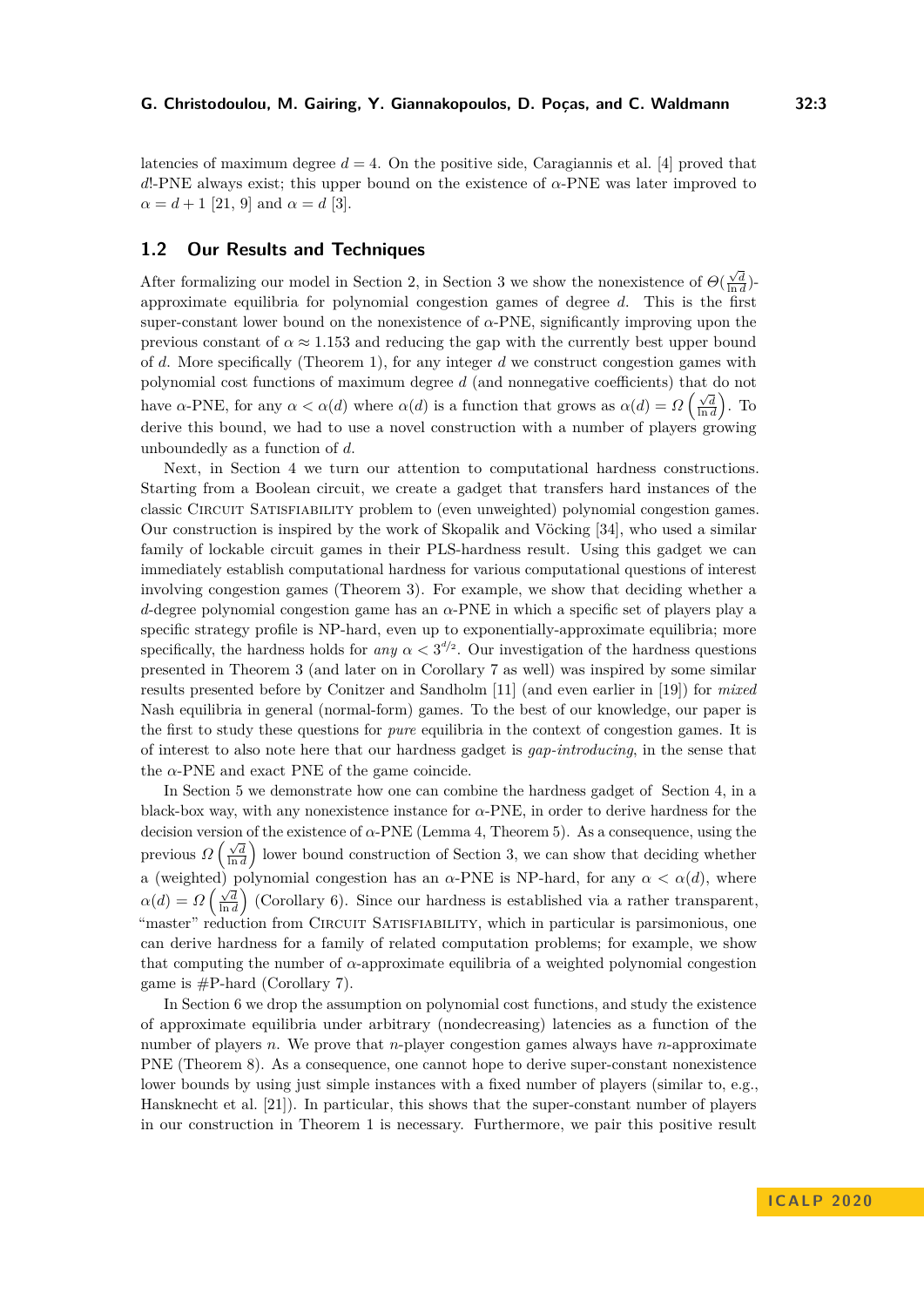## **32:4 Existence and Complexity of Approximate Equilibria in Weighted Congestion Games**

with an almost matching lower bound (Theorem [9\)](#page-15-0): we give examples of *n*-player congestion games (where latencies are simple step functions with a single breakpoint) that do not have *α*-PNE for all  $\alpha < \alpha(n)$ , where  $\alpha(n)$  grows according to  $\alpha(n) = \Omega\left(\frac{n}{\ln n}\right)$ . Finally, inspired by our hardness construction for the polynomial case, we also give a new reduction that establishes NP-hardness for deciding whether an *α*-PNE exists, for any  $\alpha < \alpha(n) = \Omega\left(\frac{n}{\ln n}\right)$ . Notice that now the number of players *n* is part of the description of the game (i.e., part of the input) as opposed to the maximum degree *d* for the polynomial case (which was assumed to be fixed). On the other hand though, we have more flexibility on designing our gadget latencies, since they can be arbitrary functions.

Concluding, we would like to elaborate on a couple of points. First, the reader would have already noticed that in all our hardness results the (in)approximability parameter *α* ranges freely within an entire interval of the form  $[1, \tilde{\alpha})$ , where  $\tilde{\alpha}$  is a function of the degree *d* (for polynomial congestion games) or of the number of players *n*; and that  $\alpha$ ,  $\tilde{\alpha}$  are *not* part of the problem's input. It is easy to see that these features only make our results stronger, with respect to computational hardness, but also more robust. Secondly, although in this introductory section all our hardness results were presented in terms of NP-*hardness*, they immediately translate to NP-*completeness* under standard assumptions on the parameter *α*; e.g., if  $\alpha$  is rational (for a more detailed discussion of this, see also the end of Section [2\)](#page-3-0).

Due to space constraints we had to either fully omit, or just give very short sketches of, the proofs of our results. All proofs can be found in the full version of this paper [\[8\]](#page-16-0).

# <span id="page-3-0"></span>**2 Model and Notation**

A (weighted, atomic) *congestion game* is defined by: a finite (nonempty) set of *resources E*, each  $e \in E$  having a nondecreasing *cost (or latency) function*  $c_e : \mathbb{R}_{>0} \longrightarrow \mathbb{R}_{>0}$ ; and a finite (nonempty) set of *players N*,  $|N| = n$ , each  $i \in N$  having a *weight*  $w_i > 0$  and a set of *strategies*  $S_i \subseteq 2^E$ . If all players have the same weight,  $w_i = 1$  for all  $i \in N$ , the game is called *unweighted*. A *polynomial congestion game* of degree *d*, for *d* a nonnegative integer, is a congestion game such that all its cost functions are polynomials of degree at most *d* with nonnegative coefficients.

A *strategy profile* (or *outcome*)  $\mathbf{s} = (s_1, s_2, \dots, s_n)$  is a collection of strategies, one for each player, i.e.  $\mathbf{s} \in \mathbf{S} = S_1 \times S_2 \times \cdots \times S_n$ . Each strategy profile **s** induces a *cost* of  $C_i(\mathbf{s}) = \sum_{e \in s_i} c_e(x_e(\mathbf{s}))$  to every player  $i \in N$ , where  $x_e(\mathbf{s}) = \sum_{i:e \in s_i} w_i$  is the induced *load* on resource *e*. An outcome **s** will be called *α-approximate (pure Nash) equilibrium (α-PNE)*, where  $\alpha > 1$ , if no player can unilaterally improve her cost by more than a factor of  $\alpha$ . Formally:

<span id="page-3-1"></span>
$$
C_i(\mathbf{s}) \le \alpha \cdot C_i(s_i', \mathbf{s}_{-i}) \qquad \text{for all } i \in N \text{ and all } s_i' \in S_i.
$$
 (1)

Here we have used the standard game-theoretic notation of **s**<sup>−</sup>*<sup>i</sup>* to denote the vector of strategies resulting from **s** if we remove its *i*-th coordinate; in that way, one can write **s** =  $(s_i, \mathbf{s}_{-i})$ . Notice that for the special case of  $\alpha = 1$ , [\(1\)](#page-3-1) is equivalent to the classical definition of pure Nash equilibria; for emphasis, we will sometimes refer to such 1-PNE as *exact* equilibria.

If [\(1\)](#page-3-1) does not hold, it means that player *i* could improve her cost by more than  $\alpha$  by moving from  $s_i$  to some other strategy  $s'_i$ . We call such a move  $\alpha$ *-improving*. Finally, strategy  $s_i$  is said to be *α-dominating* for player *i* (with respect to a fixed profile  $\mathbf{s}_{-i}$ ) if

$$
C_i(s'_i, \mathbf{s}_{-i}) > \alpha \cdot C_i(\mathbf{s}) \qquad \text{for all } s'_i \neq s_i. \tag{2}
$$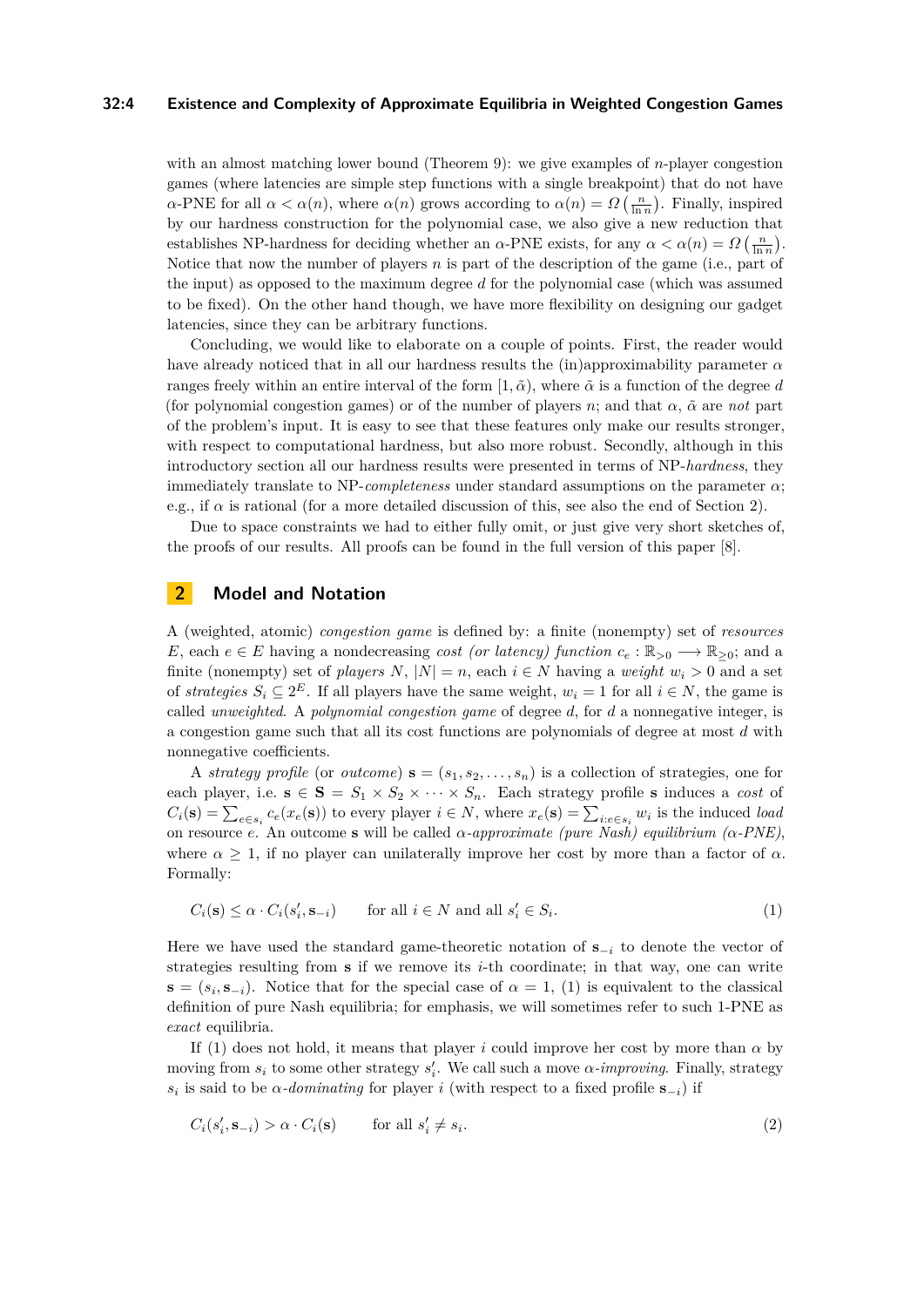In other words, if a strategy  $s_i$  is  $\alpha$ -dominating, every move from some other strategy  $s'_i$  to  $s_i$  is *α*-improving. Notice that each player *i* can have at most one *α*-dominating strategy (for **s**−*<sup>i</sup>* fixed). In our proofs, we will employ a *gap-introducing* technique by constructing games with the property that, for any player *i* and any strategy profile **s**−*<sup>i</sup>* , there is always a (unique) *α*-dominating strategy for player *i*. As a consequence, the sets of *α*-PNE and exact PNE coincide.

Finally, for a positive integer  $n$ , we will use  $\Phi_n$  to denote the unique positive solution of equation  $(x + 1)^n = x^{n+1}$ . Then,  $\Phi_n$  is strictly increasing with respect to *n*, with  $\Phi_1 = \phi \approx 1.618$  (golden ratio) and asymptotically  $\Phi_n \sim \frac{n}{\ln n}$  (see [\[9,](#page-16-5) Lemma A.3]).

## **Computational Complexity**

Most of the results in this paper involve complexity questions, regarding the existence of (approximate) equilibria. Whenever we deal with such statements, we will implicitly assume that the congestion game instances given as inputs to our problems can be succinctly represented in the following way:

- all player have *rational* weights;
- the resource cost functions are "efficiently computable"; for polynomial latencies in  $\blacksquare$ particular, we will assume that the coefficients are *rationals*; and for step functions we assume that their values and breakpoints are *rationals*;
- the strategy sets are given *explicitly*. [2](#page-4-1)  $\sim$

There are also computational considerations to be made about the number *α* appearing in the definition of  $\alpha$ -PNE. For simplicity, throughout this paper we will assume that  $\alpha$  is a rational number. However, all our hardness results are still valid for any real *α*, while for our completeness results one needs to assume that *α* is actually a *polynomial-time computable* real. For more details we refer to the full version of our paper [\[8\]](#page-16-0).

# <span id="page-4-0"></span>**3 The Nonexistence Gadget**

In this section we give examples of polynomial congestion games of degree *d*, that do *not* have *α*(*d*)-approximate equilibria; *α*(*d*) grows as  $\Omega\left(\frac{\sqrt{d}}{\ln d}\right)$ . Fixing a degree  $d \geq 2$ , we construct a family of games  $\mathcal{G}^d_{(n,k,w,\beta)}$ , specified by parameters  $n \in \mathbb{N}, k \in \{1,\ldots,d\}, w \in [0,1],$  and  $\beta \in [0,1]$ . In  $\mathcal{G}^d_{(n,k,w,\beta)}$  there are  $n+1$  players: a *heavy player* of weight 1 and *n light players* 1,..., *n* of equal weights *w*. There are  $2(n + 1)$  resources  $a_0, a_1, \ldots, a_n, b_0, b_1, \ldots, b_n$  where  $a_0$  and  $b_0$  have the same cost function  $c_0$  and all other resources  $a_1, \ldots, a_n, b_1, \ldots, b_n$  have the same cost function  $c_1$  given by

 $c_0(x) = x^k$  and  $c_1(x) = \beta x^d$ .

Each player has exactly two strategies, and the strategy sets are given by

 $S_0 = \{\{a_0, \ldots, a_n\}, \{b_0, \ldots, b_n\}\}\$ and  $S_i = \{\{a_0, b_i\}, \{b_0, a_i\}\}\$ for  $i = 1, \ldots, n$ .

The structure of the strategies is visualized in Figure [1.](#page-5-1)

<span id="page-4-1"></span><sup>2</sup> Alternatively, we could have simply assumed succinct representability of the strategies. A prominent such case is that of *network* congestion games, where each player's strategies are all feasible paths between two specific nodes of an underlying graph. Notice however that, since in this paper we are proving hardness results, insisting on explicit representation only makes our results even stronger.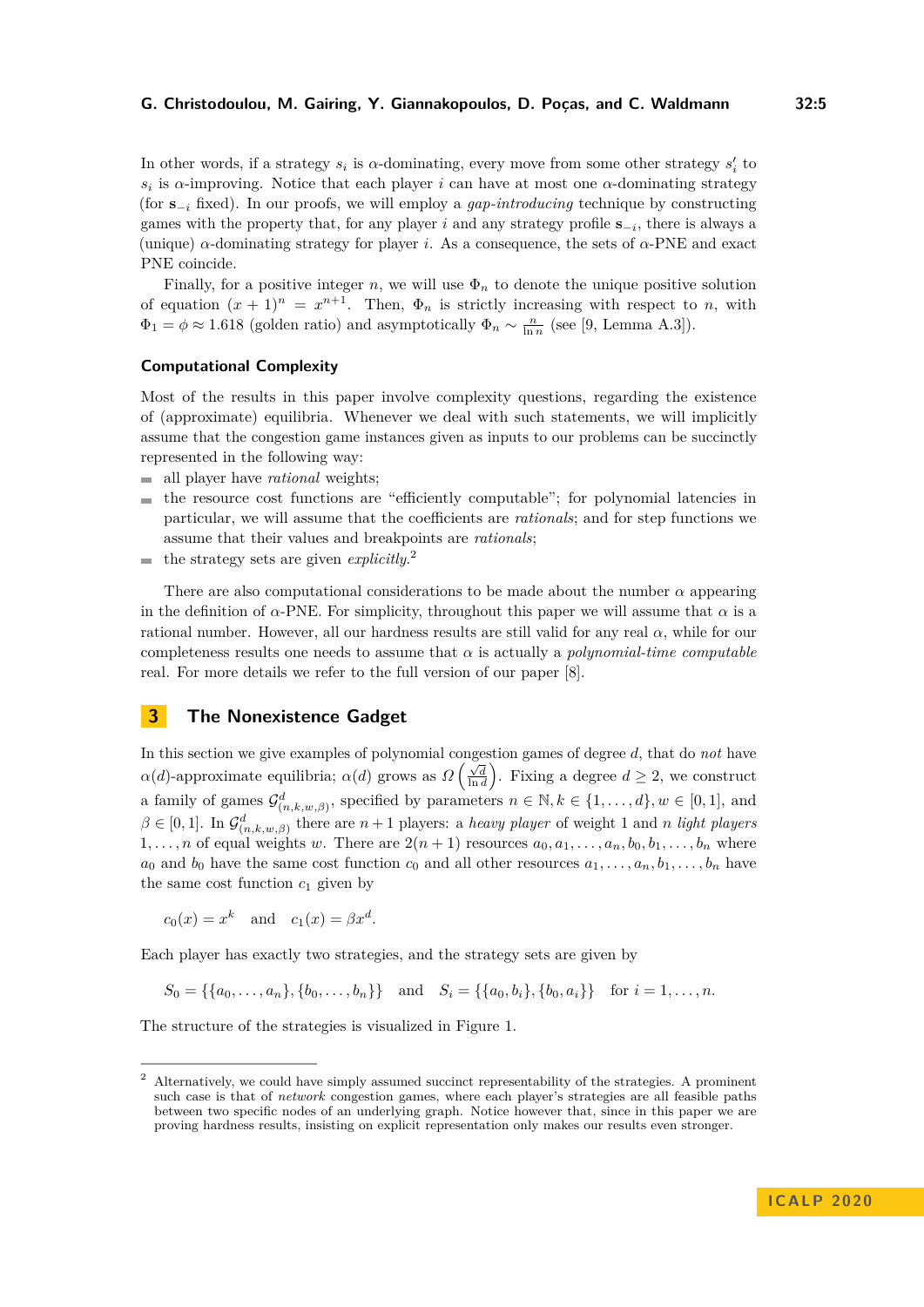<span id="page-5-1"></span>

<span id="page-5-3"></span>**Figure 1** Strategies of the game  $\mathcal{G}^d_{(n,k,w,\beta)}$ . Resources contained in the two ellipses of the same colour correspond to the two strategies of a player. The strategies of the heavy player and light players *n* and *i* are depicted in black, grey and light grey, respectively.



**Figure 2** Nonexistence of  $\alpha(d)$ -PNE for weighted polynomial congestion games of degree *d*, as given by [\(3\)](#page-5-2) in Theorem [1,](#page-5-0) for  $d = 2, 3, \ldots, 100$ . In particular, for small values of  $d$ ,  $\alpha(2) \approx 1.054$ ,  $\alpha(3) \approx 1.107$  and  $\alpha(4) \approx 1.153$ .

In the following theorem we give a lower bound on  $\alpha$ , depending on parameters  $(n, k, w, \beta)$ , such that games  $\mathcal{G}^d_{(n,k,w,\beta)}$  do not admit an *α*-PNE. Maximizing this lower bound over all games in the family, we obtain a general lower bound  $\alpha(d)$  on the inapproximability for polynomial congestion games of degree *d* (see [\(3\)](#page-5-2) and its plot in Figure [2\)](#page-5-3). Finally, choosing specific values for the parameters  $(n, k, w, \beta)$ , we prove that  $\alpha(d)$  is asymptotically lower bounded by  $\Omega(\frac{\sqrt{d}}{\ln d})$ .

<span id="page-5-0"></span>**► Theorem 1.** For any integer  $d \geq 2$ , there exist (weighted) polynomial congestion games of *degree d that do not have*  $\alpha$ *-approximate PNE for any*  $\alpha < \alpha(d)$ *, where* 

<span id="page-5-2"></span>
$$
\alpha(d) = \sup_{n,k,w,\beta} \min \left\{ \frac{1 + n\beta(1+w)^d}{(1+nw)^k + n\beta}, \frac{(1+w)^k + \beta w^d}{(nw)^k + \beta(1+w)^d} \right\}
$$
  
s.t.  $n \in \mathbb{N}, k \in \{1, ..., d\}, w \in [0,1], \beta \in [0,1].$  (3)

*In particular, we have the asymptotics*  $\alpha(d) = \Omega\left(\frac{\sqrt{d}}{\ln d}\right)$  and the bound  $\alpha(d) \ge \frac{\sqrt{d}}{2\ln d}$ , valid for *large enough d. A plot of the exact values of*  $\alpha(d)$  *(given by [\(3\)](#page-5-2)) for small degrees can be found in Figure [2.](#page-5-3)*

Interestingly, for the special case of  $d = 2, 3, 4$ , the values of  $\alpha(d)$  (see Figure [2\)](#page-5-3) yield *exactly* the same lower bounds with Hansknecht et al. [\[21\]](#page-17-10). This is a direct consequence of the fact that  $n = 1$  turns out to be an optimal choice in [\(3\)](#page-5-2) for  $d \leq 4$ , corresponding to an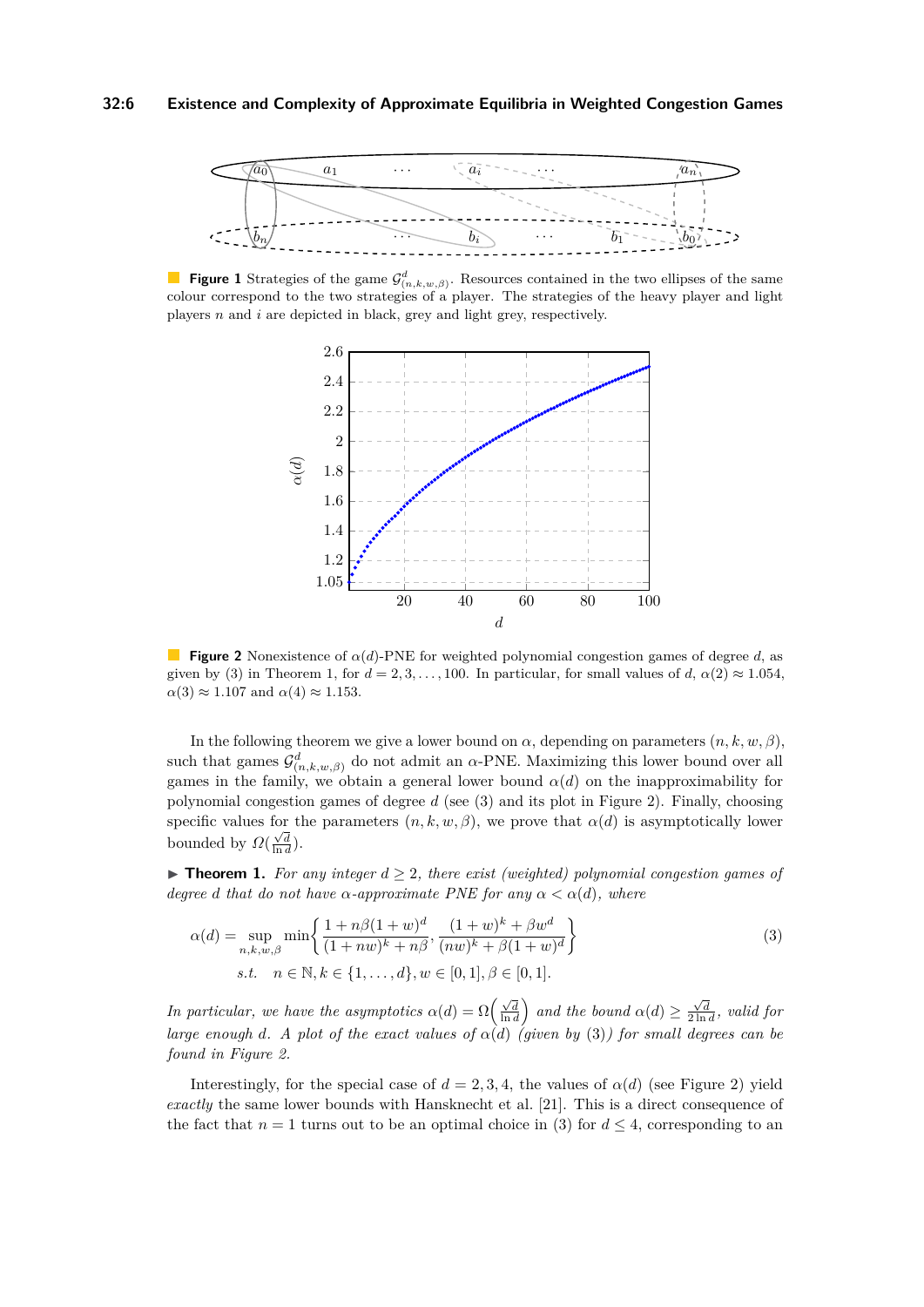<span id="page-6-1"></span>

**Figure 3** Example of a valid circuit *C* (having both NOT and NAND gates), its canonical form (having only NAND gates), and the directed acyclic graph corresponding to *C*.

instance with only  $n+1=2$  players (which is the regime of the construction in [\[21\]](#page-17-10)); however, this is not the case for larger values of *d*, where more players are now needed in order to derive the best possible value in [\(3\)](#page-5-2). Furthermore, as we discussed also in Section [1.2,](#page-2-0) no construction with only 2 players can result in bounds larger than 2 (Theorem [8\)](#page-13-2).

# <span id="page-6-0"></span>**4 The Hardness Gadget**

In this section we construct an unweighted polynomial congestion game from a Boolean circuit. In the  $\alpha$ -PNE of this game the players emulate the computation of the circuit. This gadget will be used in reductions from Circuit Satisfiability to show NP-hardness of several problems related to the existence of approximate equilibria with some additional properties. For example, deciding whether a congestion game has an *α*-PNE where a certain set of players choose a specific strategy profile (Theorem [3\)](#page-8-0).

#### **Circuit Model**

We consider Boolean circuits consisting of NOT gates and 2-input NAND gates only. We assume that the two inputs to every NAND gate are different. Otherwise we replace the NAND gate by a NOT gate, without changing the semantics of the circuit. We further assume that every input bit is connected to exactly one gate and this gate is a NOT gate. See Figure [3a](#page-6-1) for a *valid* circuit. In a valid circuit we replace every NOT gate by an equivalent NAND gate, where one of the inputs is fixed to 1. See the replacement of gates  $g_5, g_4$  and  $g_2$ in the example in Figure [3b.](#page-6-1) Thus, we look at circuits of 2-input NAND gates where both inputs to a NAND gate are different and every input bit of the circuit is connected to exactly one NAND gate where the other input is fixed to 1. A circuit of this form is said to be in *canonical form.* For a circuit *C* and a vector  $x \in \{0,1\}^n$  we denote by  $C(x)$  the output of the circuit on input *x*.

We model a circuit *C* in canonical form as a *directed acyclic graph*. The nodes of this graph correspond to the input bits  $x_1, \ldots, x_n$ , the gates  $g_1, \ldots, g_K$  and a node 1 for all fixed inputs. There is an arc from a gate  $g$  to a gate  $g'$  if the output of  $g$  is input to gate  $g'$  and there are arcs from the fixed input and all input bits to the connected gates. We index the gates in reverse topological order, so that all successors of a gate  $g_k$  have a smaller index and the output of gate  $g_1$  is the output of the circuit. Denote by  $\delta^+(v)$  the set of the direct successors of node *v*. Then we have  $|\delta^+(x_i)| = 1$  for all input bits  $x_i$  and  $\delta^+(g_k) \subseteq \{g_{k'} | k' < k\}$  for every gate  $g_k$ . See Figure [3](#page-6-1) for an example of a valid circuit, its canonical form and the corresponding directed acyclic graph.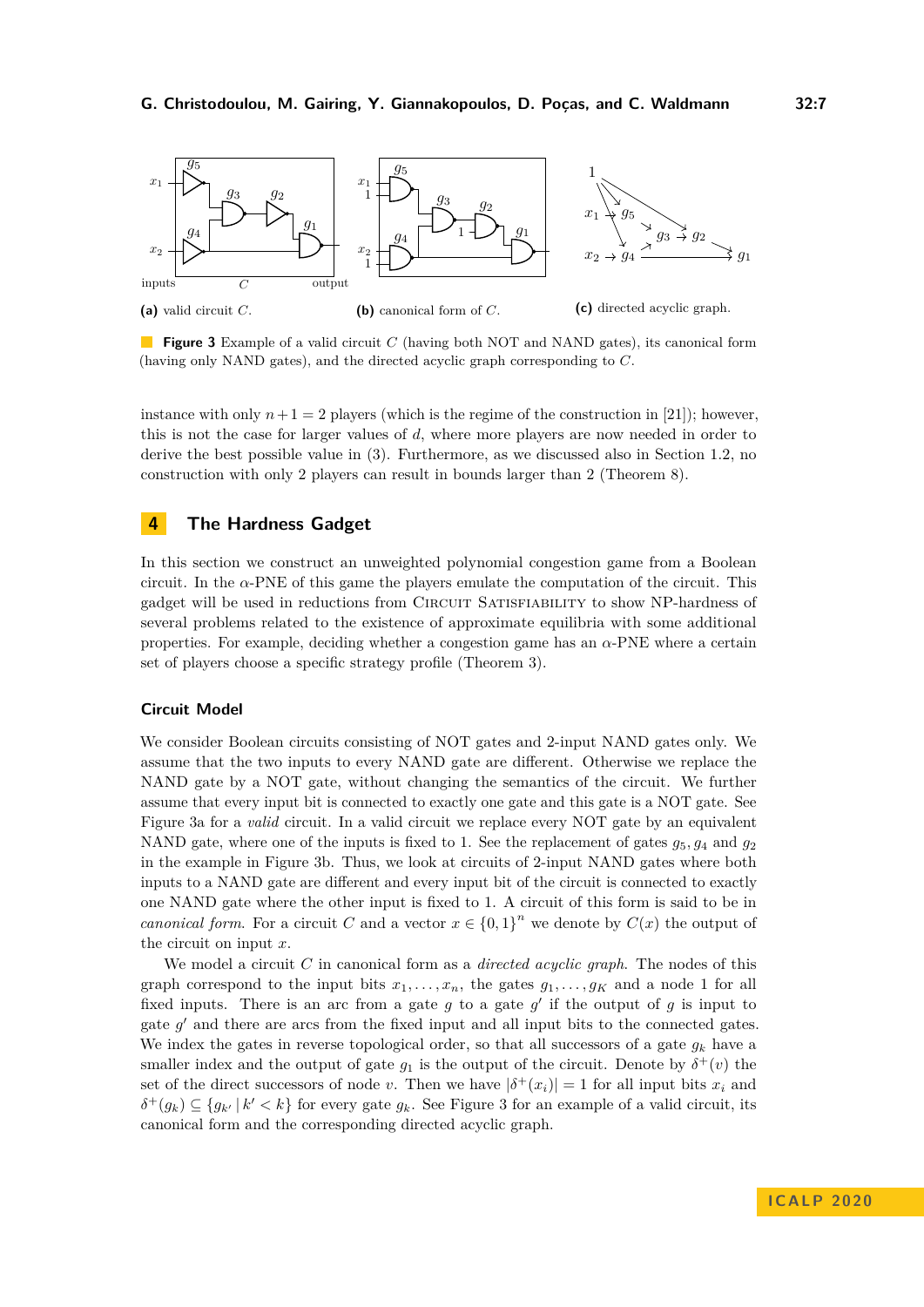## **32:8 Existence and Complexity of Approximate Equilibria in Weighted Congestion Games**

## **Translation to Congestion Game**

Fix some integer  $d \geq 1$  and a parameter  $\mu \geq 1 + 2 \cdot 3^{d+d/2}$ . From a valid circuit in canonical form with input bits  $x_1, \ldots, x_n$ , gates  $g_1, \ldots, g_k$  and the extra input fixed to 1, we construct a polynomial congestion game  $\mathcal{G}_{\mu}^{d}$  of degree *d*. There are *n input players*  $X_1, \ldots, X_n$  for every input bit, a *static player P* for the input fixed to 1, and *K* gate players  $G_1, \ldots, G_K$ for the output bit of every gate. *G*<sup>1</sup> is sometimes called *output player* as *g*<sup>1</sup> corresponds to the output  $C(x)$ .

The idea is that every input and every gate player has a *zero* and a *one strategy*, corresponding to the respective bit being 0 or 1. In every  $\alpha$ -PNE we want the players to emulate the computation of the circuit, i.e. the NAND semantics of the gates should be respected. For every gate  $g_k$ , we introduce two *resources*  $0_k$  and  $1_k$ . The zero (one) strategy of a player consists of the  $0_{k'}(1_{k'})$  resources of the direct successors in the directed acyclic graph corresponding to the circuit and its own  $0_k$  ( $1_k$ ) resource (for gate players). The static player has only one strategy playing all  $1_k$  resources of the gates where one input is fixed to 1:  $s_P = \{1_k | g_k \in \delta^+(1)\}\$ . Formally, we have

$$
s_{X_i}^0 = \{0_k | g_k \in \delta^+(x_i)\}\
$$
and  $s_{X_i}^1 = \{1_k | g_k \in \delta^+(x_i)\}\$ 

for the zero and one strategy of an input player  $X_i$ . Recall that  $\delta^+(x_i)$  is the set of direct successors of  $x_i$ , thus every strategy of an input player consists of exactly one resource. For a gate player  $G_k$  we have the two strategies

$$
s_{G_k}^0 = \{0_k\} \cup \left\{0_{k'} \, | \, g_{k'} \in \delta^+(g_k)\right\} \text{ and } s_{G_k}^1 = \{1_k\} \cup \left\{1_{k'} \, | \, g_{k'} \in \delta^+(g_k)\right\}
$$

consisting of at most  $k$  resources each. Notice that all 3 players related to a gate  $g_k$  (gate player  $G_k$  and the two players corresponding to the input bits) are different and observe that every resource  $0_k$  and  $1_k$  can be played by exactly those 3 players.

We define the cost functions of the resources using parameter  $\mu$ . The cost functions for resources  $1_k$  are given by  $c_{1_k}$  and for resources  $0_k$  by  $c_{0_k}$ , where

$$
c_{1_k}(x) = \mu^k x^d \qquad \text{and} \qquad c_{0_k}(x) = \lambda \mu^k x^d, \text{ with } \lambda = 3^{d/2}.
$$
 (4)

Our construction here is inspired by the lockable circuit games of Skopalik and Vöcking [\[34\]](#page-17-11). The key technical differences are that our gadgets use polynomial cost functions (instead of general cost functions) and only 2 resources per gate (instead of 3). Moreover, while in [\[34\]](#page-17-11) these games are used as part of a PLS-reduction from CIRCUIT/FLIP, we are also interested in constructing a gadget to be studied on its own, since this can give rise to additional results of independent interest (see Theorem [3\)](#page-8-0).

### **Properties of the Gadget**

For a valid circuit C in canonical form consider the game  $\mathcal{G}_{\mu}^{d}$  as defined above. We interpret any strategy profile **s** of the input players as a bit vector  $x \in \{0,1\}^n$  by setting  $x_i = 0$  if  $s_{X_i} = s_{X_i}^0$  and  $x_i = 1$  otherwise. The gate players are said to *follow the NAND semantics* in a strategy profile, if for every gate  $g_k$  the following holds:

- $\blacksquare$  if both players corresponding to the input bits of  $g_k$  play their one strategy, then the gate player  $G_k$  plays her zero strategy;
- if at least one of the players corresponding to the input bits of  $q_k$  plays her zero strategy,  $\blacksquare$ then the gate player  $G_k$  plays her one strategy.

We show that for the right choice of  $\alpha$ , the set of  $\alpha$ -PNE in  $\mathcal{G}_{\mu}^d$  is the same as the set of all strategy profiles where the gate players follow the NAND semantics.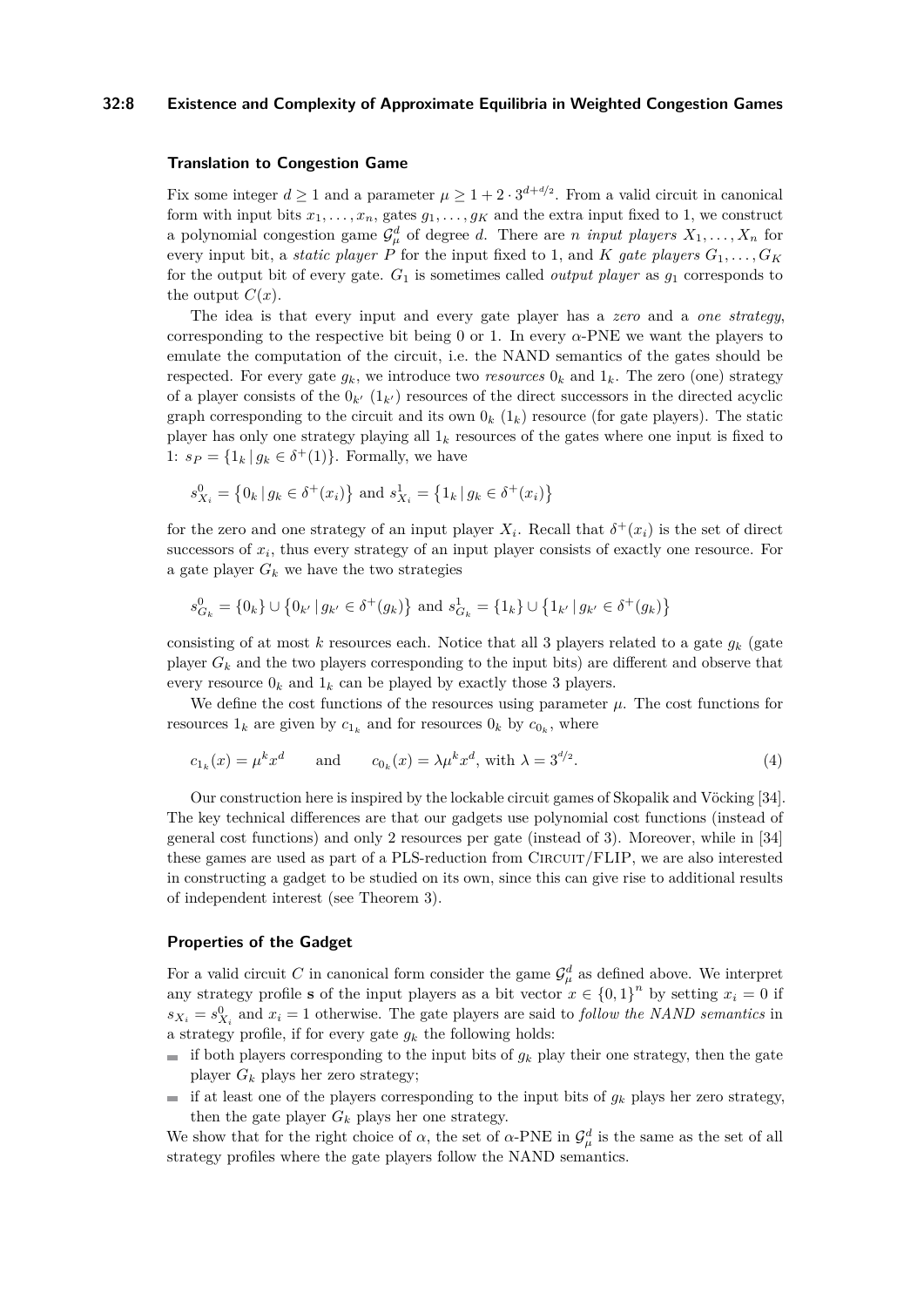Define

$$
\varepsilon(\mu) = \frac{3^{d+4/2}}{\mu - 1}.\tag{5}
$$

From our choice of  $\mu$ , we obtain  $3^{d/2} - \varepsilon(\mu) \ge 3^{d/2} - \frac{1}{2} > 1$ . For any valid circuit *C* in canonical form and a valid choice of  $\mu$  the following lemma holds for  $\mathcal{G}_{\mu}^d$ .

<span id="page-8-3"></span>▶ **Lemma 2.** *Let*  $s_X$  *be any strategy profile for the input players*  $X_1, \ldots, X_n$  *and let*  $x \in \mathbb{R}$  $\{0,1\}^n$  be the bit vector represented by  $\mathbf{s}_X$ *. For any*  $\mu \geq 1 + 2 \cdot 3^{d+d/2}$  and any  $1 \leq \alpha$  $3^{d/2} - \varepsilon(\mu)$  $3^{d/2} - \varepsilon(\mu)$ , there is a unique  $\alpha$ -approximate  $PNE^3$  in  $\mathcal{G}_{\mu}^d$  where the input players play according *to* **s***X. In particular, in this α-PNE the gate players follow the NAND semantics, and the output player*  $G_1$  *plays according to*  $C(x)$ *.* 

**Proof sketch.** We first fix the input players to the strategies given by **s***<sup>X</sup>* and show that then all gate players follow the NAND semantics (switching to the strategy corresponding to the NAND of their input bits is an  $\alpha$ -improving move). Secondly, we argue that the input players have no incentive to change their strategy in any *α*-PNE where all gate players follow the NAND semantics. Hence, every strategy profile for the input players can be extended to an  $\alpha$ -PNE in  $\mathcal{G}^d_\mu$  that is uniquely defined by the NAND semantics.

We are now ready to show our main result of this section; using the circuit game described above, we show NP-hardness of deciding whether approximate equilibria with additional properties exist.

<span id="page-8-0"></span>▶ **Theorem 3.** The following problems are NP-hard, even for unweighted polynomial con*gestion games of degree*  $d \geq 1$ *, for all*  $\alpha \in [1, 3^{d/2})$  *and all*  $z > 0$ *:* 

- *"Does there exist an α-approximate PNE in which a certain subset of players are playing a specific strategy profile?"*
- *"Does there exist an α-approximate PNE in which a certain resource is used by at least one player?"*
- *"Does there exist an α-approximate PNE in which a certain player has cost at most z?"*  $\sim$

**Proof sketch.** We use reductions from the NP-hard problem CIRCUIT SATISFIABILITY. For a circuit *C* we consider the game  $\mathcal{G}_{\mu}^{d}$  as described above and focus on the output player  $G_1$ . Using Lemma [2](#page-8-3) we get a one-to-one correspondence between satisfying assignments for *C* and  $\alpha$ -PNE in  $\mathcal{G}^d_\mu$  where  $G_1$  plays her one strategy.

# <span id="page-8-1"></span>**5 Hardness of Existence**

In this section we show that it is NP-hard to decide whether a polynomial congestion game has an *α*-PNE. For this we use a black-box reduction: our hard instance is obtained by combining any (weighted) polynomial congestion game  $\mathcal G$  without  $\alpha$ -PNE (i.e., the game from Section [3\)](#page-4-0) with the circuit gadget of the previous section. To achieve this, it would be convenient to make some assumptions on the game  $\mathcal{G}$ , which however do not influence the existence or nonexistence of approximate equilibria.

<span id="page-8-2"></span><sup>3</sup> Which, as a matter of fact, is actually also an *exact* PNE.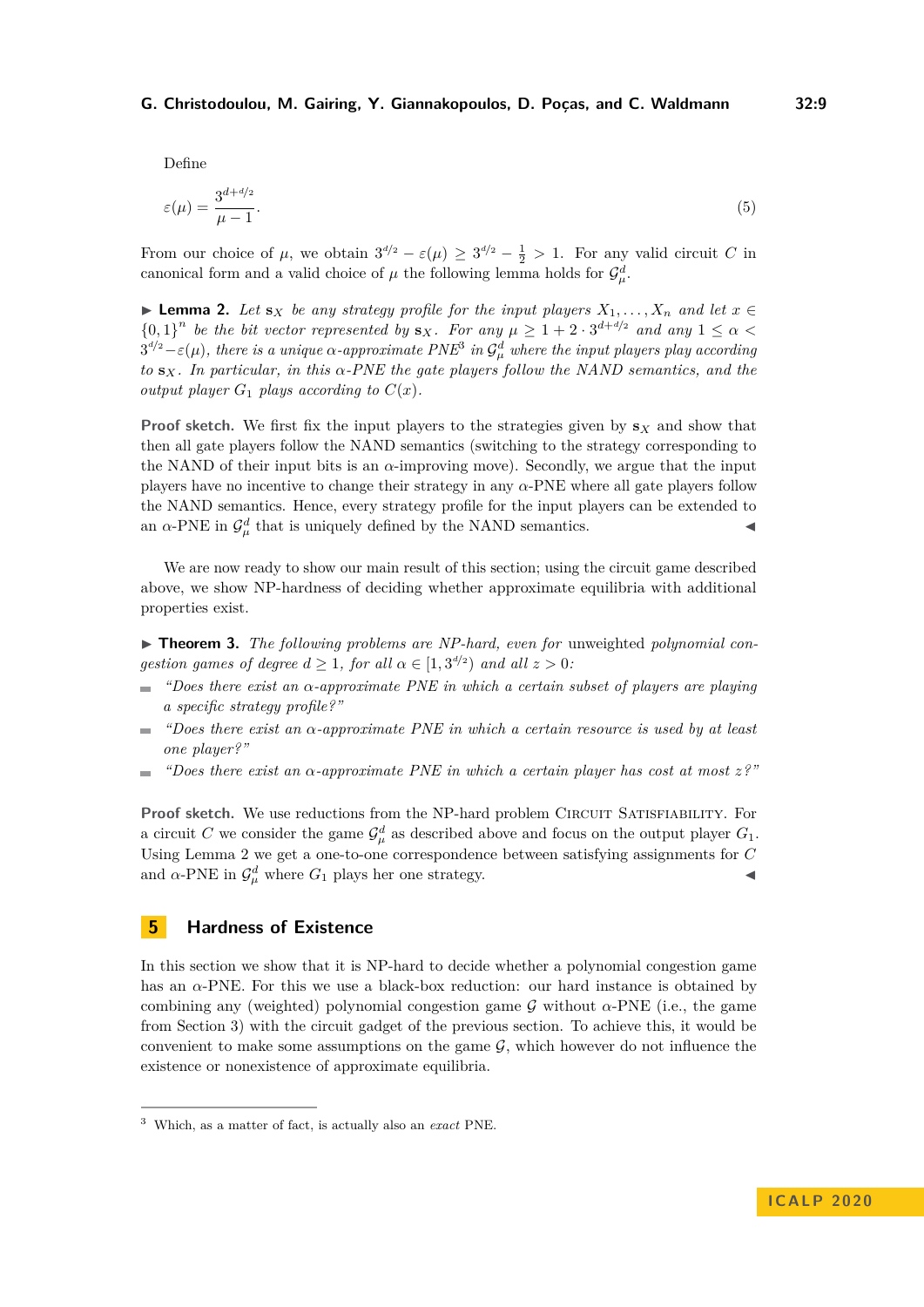#### **32:10 Existence and Complexity of Approximate Equilibria in Weighted Congestion Games**

### **Structural Properties of G**

Without loss of generality, we assume that a weighted polynomial congestion game of degree *d* has the following structural properties.

- *No player has an empty strategy.* If, for some player  $i, \emptyset \in S_i$ , then this strategy would be *α*-dominating for *i*. Removing *i* from the game description would not affect the (non)existence of (approximate) equilibria[4](#page-9-0) .
- $\blacksquare$  *No player has zero weight.* If a player *i* had zero weight, her strategy would not influence the costs of the strategies of the other players. Again, removing *i* from the game description would not affect the (non)existence of equilibria.
- *Each resource e has a monomial cost function with a strictly positive coefficient*, i.e.  $c_e(x) = a_e x^{k_e}$  where  $a_e > 0$  and  $k_e \in \{0, \ldots, d\}$ . If a resource had a more general cost function  $c_e(x) = a_{e,0} + a_{e,1}x + \ldots + a_{e,d}x^d$ , we could split it into at most  $d+1$  resources with (positive) monomial costs,  $c_{e,0}(x) = a_{e,0}, c_{e,1}(x) = a_{e,1}x, \ldots, c_{e,d}(x) = a_{e,d}x^d$ . These monomial cost resources replace the original resource, appearing on every strategy that included *e*.
- *No resource e has a constant cost function.* If a resource *e* had a constant cost function  $c_e(x) = a_{e,0}$ , we could replace it by new resources having monomial cost. For each player *i* of weight  $w_i$ , replace resource *e* by a resource  $e_i$  with monomial cost  $c_{e_i}(x) = \frac{a_{e,0}}{w_i}x$ , that is used exclusively by player *i* on her strategies that originally had resource *e*. Note that  $c_{e_i}(w_i) = a_{e,0}$ , so that this modification does not change the player's costs, neither has an effect on the (non)existence of approximate equilibria. If a resource has cost function constantly equal to zero, we can simply remove it from the description of the game.

For a game having the above properties, we define the (strictly positive) quantities

<span id="page-9-1"></span>
$$
a_{\min} = \min_{e \in E} a_e, \quad W = \sum_{i \in N} w_i, \quad c_{\max} = \sum_{e \in E} c_e(W).
$$
 (6)

Note that *c*max is an upper bound on the cost of any player on any strategy profile.

### **Rescaling of G**

In our construction of the combined game we have to make sure that the weights of the players in  $\mathcal G$  are smaller than the weights of the players in the circuit gadget. We introduce the following rescaling argument.

For any  $\gamma \in (0,1]$  define the game  $\tilde{\mathcal{G}}_{\gamma}$ , where we rescale the player weights and resource cost coefficients in  $\mathcal G$  as

$$
\tilde{a}_e = \gamma^{d+1-k_e} a_e, \quad \tilde{w}_i = \gamma w_i, \quad \tilde{c}_e(x) = \tilde{a}_e x^{k_e}.
$$
\n<sup>(7)</sup>

This changes the quantities in [\(6\)](#page-9-1) for  $\tilde{\mathcal{G}}_{\gamma}$  to (recall that  $k_e \geq 1$ )

$$
\tilde{a}_{\min} = \min_{e \in E} \tilde{a}_e = \min_{e \in E} \gamma^{d+1-k_e} a_e \ge \gamma^d \min_{e \in E} a_e = \gamma^d a_{\min},
$$
  
\n
$$
\tilde{W} = \sum_{i \in N} \tilde{w}_i = \sum_{i \in N} \gamma w_i = \gamma W,
$$
  
\n
$$
\tilde{c}_{\max} = \sum_{e \in E} \tilde{c}_e(\tilde{W}) = \sum_{e \in E} \tilde{a}_e(\gamma W)^{k_e} = \sum_{e \in E} \gamma^{d+1} a_e W^{k_e} = \gamma^{d+1} \sum_{e \in E} c_e(W) = \gamma^{d+1} c_{\max}.
$$

In  $\tilde{\mathcal{G}}_{\gamma}$  the player costs are all uniformly scaled as  $\tilde{C}_i(\mathbf{s}) = \gamma^{d+1}C_i(\mathbf{s})$ , so that the Nash dynamics and the (non)existence of equilibria are preserved.

<span id="page-9-0"></span>By this we mean, if G has (resp. does not have)  $α$ -PNE, then  $\tilde{G}$ , obtained by removing player *i* from the game, still has (resp. still does not have) *α*-PNE.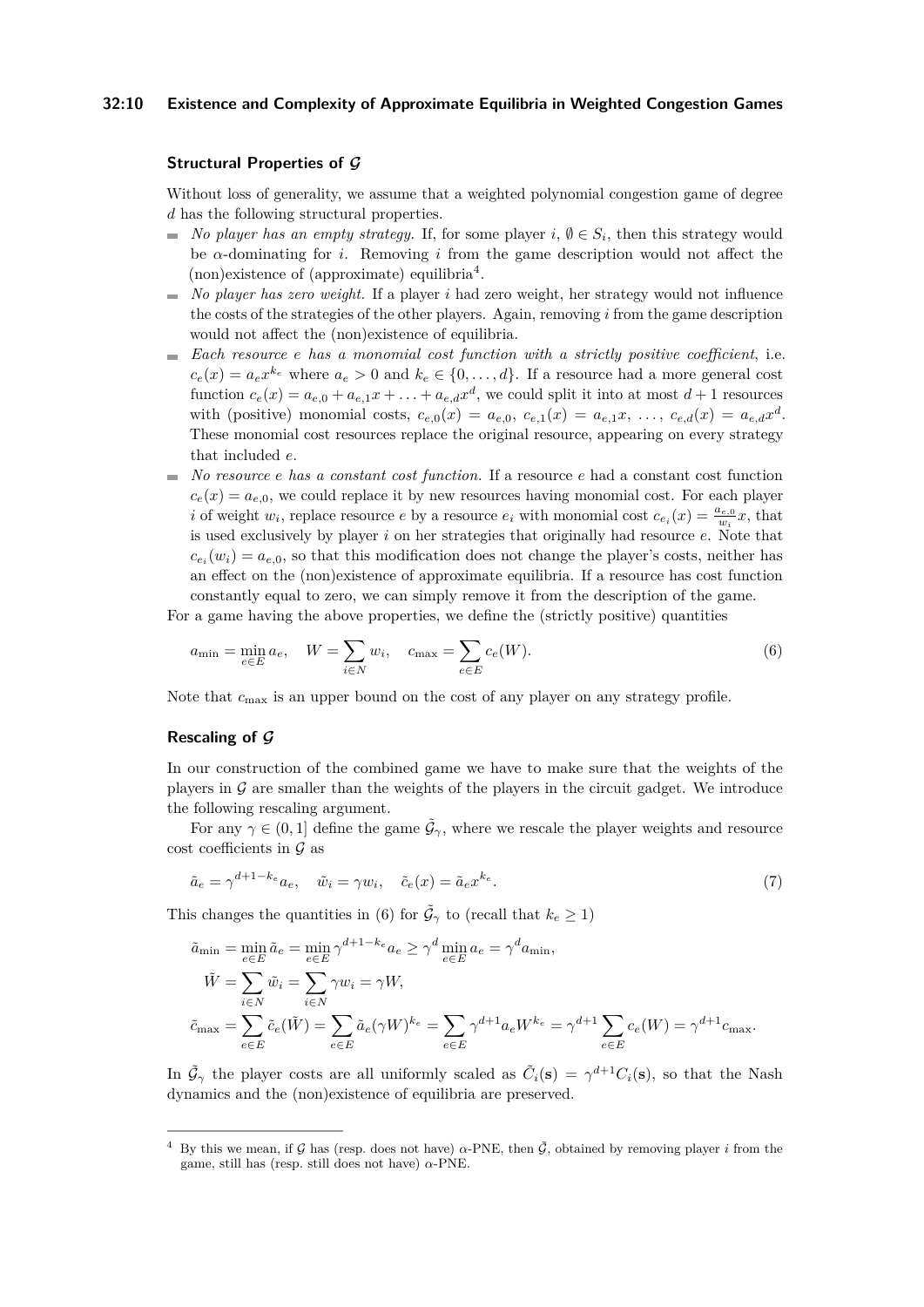<span id="page-10-1"></span>

**Figure 4** Combination of a circuit game (on the left) and a game without approximate equilibria (on the right). Changes to the subgames are indicated by solid arrows. The new one strategy of *G*<sup>1</sup> consists of 1<sub>1</sub> and all resources in  $\tilde{\mathcal{G}}_{\gamma}$ , while the zero strategy stays unchanged. The players of  $\tilde{\mathcal{G}}_{\gamma}$ get a new strategy (the dummy resource), and keep their old strategies playing in  $\tilde{\mathcal{G}}_{\gamma}$ .

The next lemma formalizes the combination of both game gadgets and, furthermore, establishes the gap-introduction in the equilibrium factor. Using it, we will derive our key hardness tool of Theorem [5.](#page-12-0)

<span id="page-10-0"></span>**Lemma 4.** *Fix any integer*  $d \geq 2$  *and rational*  $\alpha \geq 1$ *. Suppose there exists a weighted polynomial congestion game* G *of degree d that does* not *have an α-approximate PNE. Then, for any circuit C* there exists a game  $\tilde{G}_C$  with the following property: the sets of  $\alpha$ -approximate *PNE and exact PNE of*  $\tilde{G}_C$  *coincide and are in one-to-one correspondence with the set of satisfying assignments of C. In particular, one of the following holds: either*

- **1.** *C* has a satisfying assignment, in which case  $\tilde{\mathcal{G}}_C$  has an exact PNE (and thus, also an *α-approximate PNE); or*
- **2.** *C* has no satisfying assignments, in which case  $\tilde{\mathcal{G}}_C$  has no  $\alpha$ -approximate PNE (and thus, *also no exact PNE).*

**Proof.** Let  $\mathcal G$  be a congestion game as in the statement of the theorem having the above mentioned structural properties. Recalling that weighted polynomial congestion games of degree *d* have *d*-PNE [\[3\]](#page-16-6), this implies that  $\alpha < d < 3^{d/2}$ . Fix some  $0 < \varepsilon < 3^{d/2} - \alpha$  and take  $\mu \geq 1 + \frac{3^{d+d/2}}{\min\{s\}}$  $\frac{3^{a+\omega/2}}{\min\{\varepsilon,1\}}$ ; in this way  $\alpha < 3^{d/2} - \varepsilon \leq 3^{d/2} - \varepsilon(\mu)$ .

Given a circuit C we construct the game  $\tilde{\mathcal{G}}_C$  as follows. We combine the game  $\mathcal{G}_{\mu}^d$  whose Nash dynamics model the NAND semantics of *C*, as described in Section [4,](#page-6-0) with the game  $\tilde{\mathcal{G}}_{\gamma}$  obtained from G via the aforementioned rescaling. We choose  $\gamma \in (0,1]$  sufficiently small such that the following three inequalities hold for the quantities in  $(6)$  for  $\mathcal{G}$ :

<span id="page-10-2"></span>
$$
\gamma W < 1, \quad \gamma \sum_{e \in E} a_e < \frac{\mu}{\mu - 1} \left(\frac{3}{2}\right)^d, \quad \gamma \alpha^2 < \frac{a_{\min}}{c_{\max}}.\tag{8}
$$

Thus, the set of players in  $\tilde{G}_C$  corresponds to the (disjoint) union of the static, input and gate players in  $\mathcal{G}^d_\mu$  (which all have weights 1) and the players in  $\tilde{\mathcal{G}}_\gamma$  (with weights  $\tilde{w}_i$ ). We also consider a new dummy resource with constant cost  $c_{\text{dummy}}(x) = \frac{\tilde{a}_{\text{min}}}{\alpha}$ . Thus, the set of resources corresponds to the (disjoint) union of the gate resources  $0_k, 1_k$  in  $\mathcal{G}_{\mu}^d$ , the resources in  $\tilde{\mathcal{G}}_{\gamma}$ , and the dummy resource. We augment the strategy space of the players as follows: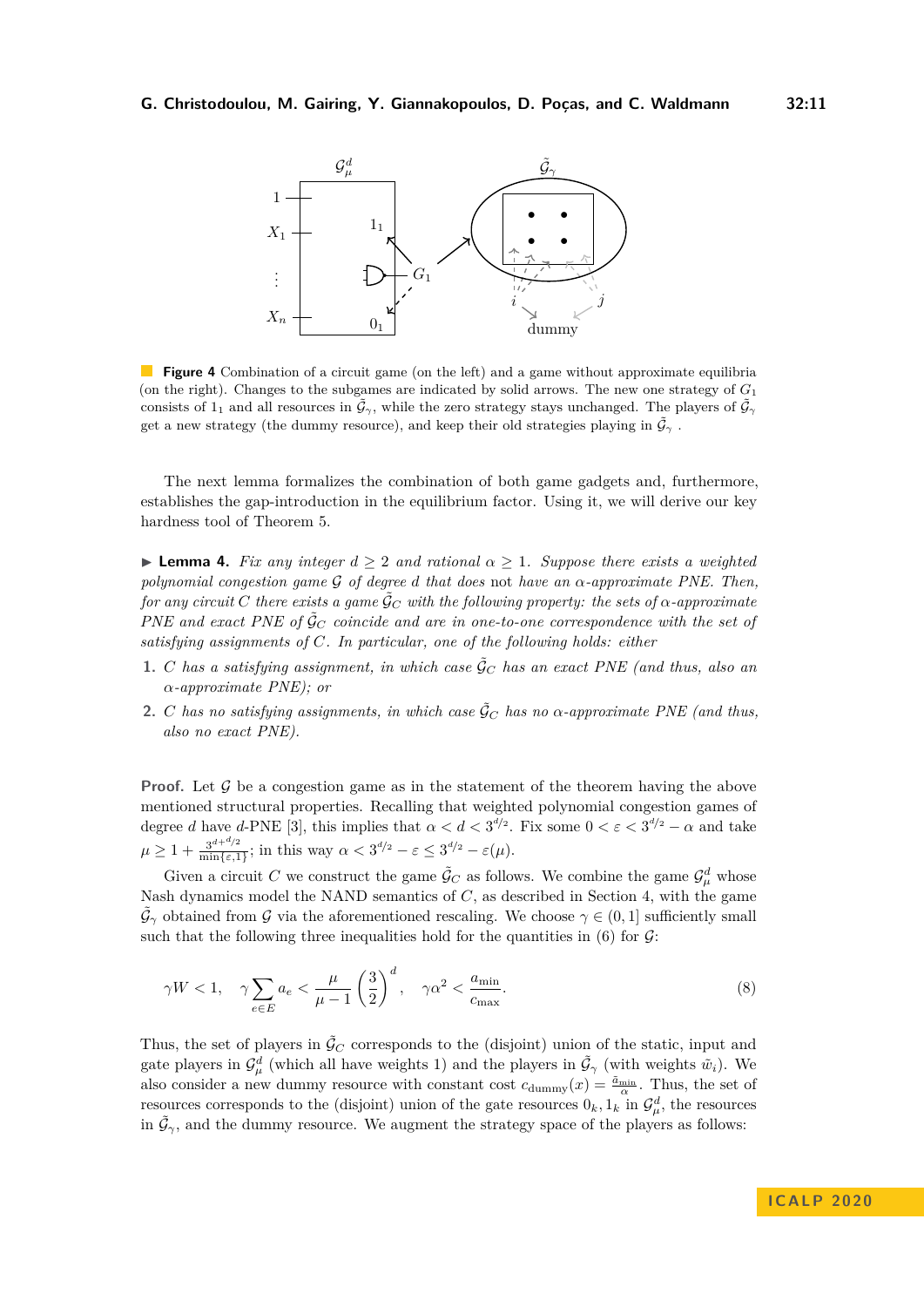#### **32:12 Existence and Complexity of Approximate Equilibria in Weighted Congestion Games**

- ш. each input player or gate player of  $\mathcal{G}_{\mu}^{d}$  that is *not* the output player  $G_1$  has the same strategies as in  $\mathcal{G}_{\mu}^{d}$  (i.e. either the zero or the one strategy);
- the zero strategy of the output player  $G_1$  is the same as in  $\mathcal{G}_{\mu}^d$ , but her one strategy is  $\sim$ augmented with *every* resource in  $\tilde{\mathcal{G}}_{\gamma}$ ; that is,  $s_{G_1}^1 = \{1_1\} \cup E(\tilde{\mathcal{G}}_{\gamma})$ ;
- each player *i* in  $\tilde{\mathcal{G}}_{\gamma}$  keeps her original strategies as in  $\tilde{\mathcal{G}}_{\gamma}$ , and gets a new dummy strategy  $\blacksquare$  $s_{i,\text{dummy}} = \{\text{dummy}\}.$
- A graphical representation of the game  $\tilde{G}_C$  can be seen in Figure [4.](#page-10-1)

To finish the proof, we need to show that every  $\alpha$ -PNE of  $\tilde{G}_C$  is an exact PNE and corresponds to a satisfying assignment of *C*; and, conversely, that every satisfying assignment of *C* gives rise to an exact PNE of  $\tilde{\mathcal{G}}_C$  (and thus, an  $\alpha$ -PNE as well).

Suppose that **s** is an  $\alpha$ -PNE of  $\tilde{\mathcal{G}}_C$ , and let **s***x* denote the strategy profile restricted to the input players of  $\mathcal{G}_{\mu}^{d}$ . Then, as in the proof of Lemma [2,](#page-8-3) every gate player that is not the output player must respect the NAND semantics, and this is an  $\alpha$ -dominating strategy. For the output player, either  $\mathbf{s}_X$  is a non-satisfying assignment, in which case the zero strategy of  $G_1$  was *α*-dominating, and this remains *α*-dominating in the game  $\tilde{\mathcal{G}}_C$  (since only the cost of the one strategy increased for the output player); or  $\mathbf{s}_X$  is a satisfying assignment. In the second case, we now argue that the one strategy of  $G_1$  remains  $\alpha$ -dominating. The cost of the output player on the zero strategy is at least  $c_{0_1}(2) = \lambda \mu 2^d$ , and the cost on the one strategy is at most

$$
c_{1_1}(2)+\sum_{e\in E}\tilde{c}_e(1+\gamma W)=\mu 2^d+\sum_{e\in E}\gamma^{d+1-k_e}a_e(1+\gamma W)^{k_e}<\mu 2^d+\gamma\sum_{e\in E}a_e2^d<\mu 2^d+\frac{\mu}{\mu-1}3^d,
$$

where we used the first and second bounds from [\(8\)](#page-10-2). Thus, the ratio between the costs is at least

$$
\frac{\lambda\mu 2^d}{\mu 2^d + \frac{\mu}{\mu - 1}3^d} = \lambda \left( \frac{1}{1 + \frac{1}{\mu - 1} \left( \frac{3}{2} \right)^d} \right) > 3^{d/2} \left( \frac{1}{1 + \frac{1}{\mu - 1}3^d} \right) > 3^{d/2} - \varepsilon(\mu) > \alpha.
$$

Given that the gate players must follow the NAND semantics, the input players are also locked to their strategies (i.e. they have no incentive to change) due to the proof of Lemma [2.](#page-8-3) The only players left to consider are the players from  $\tilde{\mathcal{G}}_{\gamma}$ . First we show that, since **s** is an *α*-PNE, the output player must be playing her one strategy. If this was not the case, then each dummy strategy of a player in  $\tilde{\mathcal{G}}_{\gamma}$  is *α*-dominated by any other strategy: the dummy strategy incurs a cost of  $\frac{\tilde{a}_{\min}}{\alpha} \ge \gamma^d \frac{a_{\min}}{\alpha}$ , whereas any other strategy would give a cost of at most  $\tilde{c}_{\text{max}} = \gamma^{d+1} c_{\text{max}}$  (this is because the output player is not playing any of the resources in  $\tilde{\mathcal{G}}_{\gamma}$ ). The ratio between the costs is thus at least

$$
\frac{\gamma^d a_{\min}}{\gamma^{d+1} c_{\max} \alpha} = \frac{a_{\min}}{\gamma c_{\max} \alpha} > \alpha.
$$

Since the dummy strategies are *α*-dominated, the players in  $\tilde{\mathcal{G}}_{\gamma}$  must be playing on their original sets of strategies. The only way for **s** to be an  $\alpha$ -PNE would be if  $\mathcal{G}$  had an  $\alpha$ -PNE to begin with, which yields a contradiction. Thus, the output player is playing the one strategy (and hence, is present in every resource in  $\tilde{\mathcal{G}}_{\gamma}$ ). In such a case, we can conclude that each dummy strategy is now *α*-dominating. If a player *i* in  $\tilde{\mathcal{G}}_{\gamma}$  is not playing a dummy strategy, she is playing at least one resource in  $\tilde{\mathcal{G}}_{\gamma}$ , say resource *e*. Her cost is at least  $\tilde{c}_e(1 + \tilde{w}_i) = \tilde{a}_e(1 + \tilde{w}_i)^{k_e} > \tilde{a}_e \geq \tilde{a}_{\text{min}}$  (the strict inequality holds since, by the structural properties of our game, all of  $\tilde{a}_e$ ,  $\tilde{w}_i$  and  $k_e$  are strictly positive quantities). On the other hand, the cost of playing the dummy strategy is  $\frac{\tilde{a}_{\min}}{\alpha}$ . Thus, the ratio between the costs is greater than  $\alpha$ .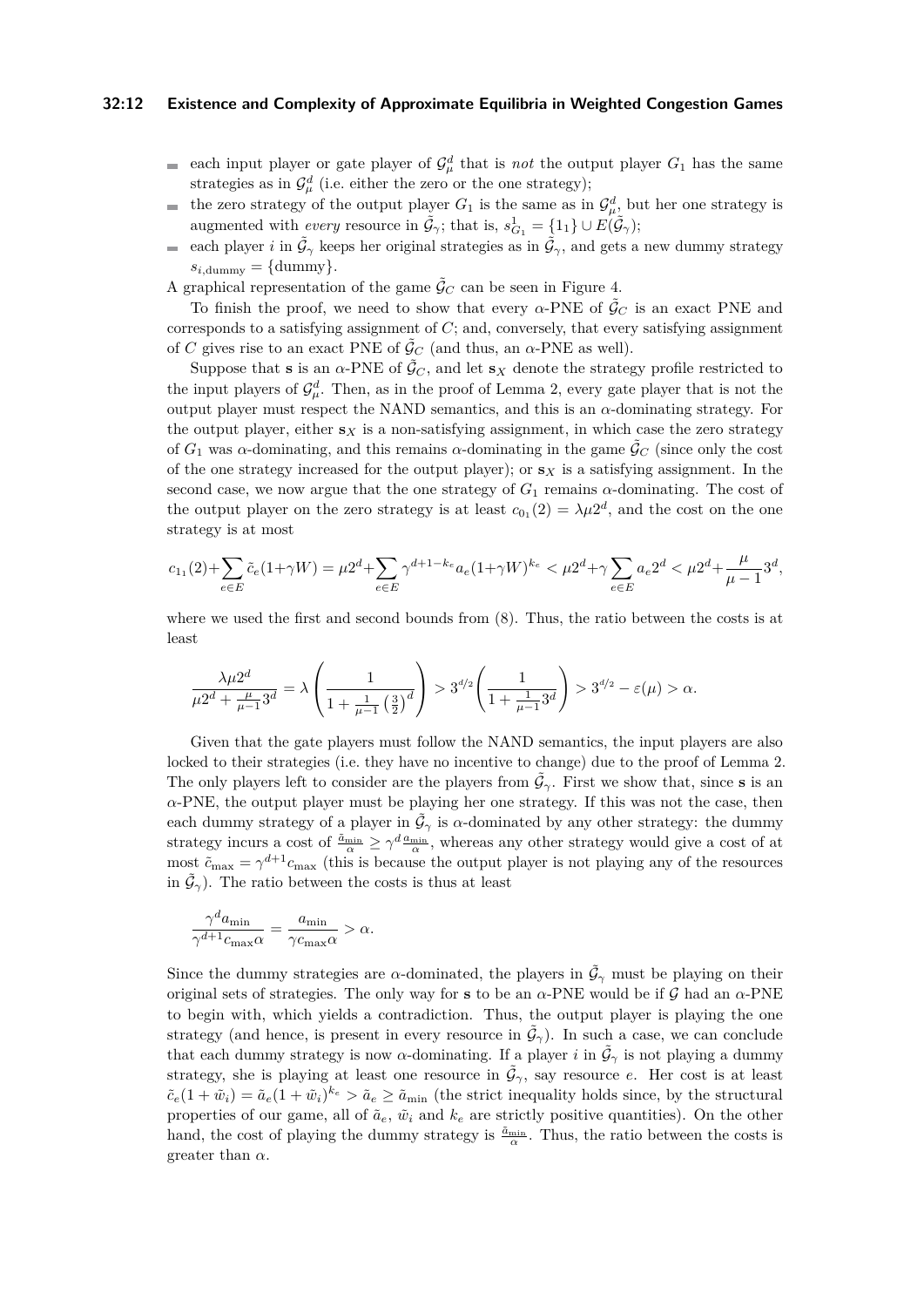We have concluded that, if **s** is an  $\alpha$ -PNE of  $\tilde{G}_C$ , then **s**<sub>*X*</sub> corresponds to a satisfying assignment of *C*, all the gate players are playing according to the NAND semantics, the output player is playing the one strategy, and all players of  $\tilde{\mathcal{G}}_{\gamma}$  are playing the dummy strategies. In this case, we also have observed that each player's current strategy is  $\alpha$ -dominating, so the strategy profile is an exact PNE. To finish the proof, we need to argue that every satisfying assignment gives rise to a unique  $\alpha$ -PNE. Let  $s_X$  be the strategy profile corresponding to this assignment for the input players in  $\mathcal{G}_{\mu}^d$ . Then, as before, there is one and exactly one *α*-PNE **s** in  $\tilde{\mathcal{G}}_C$  that agrees with  $\mathbf{s}_X$ ; namely, each gate player follows the NAND semantics, the output player plays the one strategy, and the players in  $\tilde{\mathcal{G}}_{\gamma}$  play the dummy strategies.

By approximating all numbers occurring in the construction of Lemma [4](#page-10-0) (weights, coefficients, approximation factor) by rationals, we obtain a polynomial-time reduction from CIRCUIT SATISFIABILITY, and thus the following theorem.

<span id="page-12-0"></span>**Figure 1. For any integer**  $d \geq 2$  and rational  $\alpha \geq 1$ , suppose there exists a weighted *polynomial congestion game which does not have an α-approximate PNE. Then it is NPcomplete to decide whether (weighted) polynomial congestion games of degree d have an α-approximate PNE.*

**Proof.** Let  $d > 2$  and  $\alpha > 1$ . Let G be a weighted polynomial congestion game of degree *d* that has no *α*-PNE; this means that for every strategy profile **s** there exists a player *i* and a strategy  $s'_i \neq s_i$  such that  $C_i(s_i, \mathbf{s}_{-i}) > \alpha \cdot C_i(s'_i, \mathbf{s}_{-i})$ . Note that the functions  $C_i$  are polynomials of degree  $d$  and hence they are continuous on the weights  $w_i$  and the coefficients  $a_e$  appearing on the cost functions. Hence, any arbitrarily small perturbation of the  $w_i$ ,  $a_e$ does not change the sign of the above inequality. Thus, without loss of generality, we can assume that all  $w_i$ ,  $a_e$  are rational numbers.

Next, we consider the game  $\tilde{\mathcal{G}}_{\gamma}$  obtained from G by rescaling, as in the proof of Lemma [4.](#page-10-0) Notice that the rescaling is done via the choice of a sufficiently small  $\gamma$ , according to [\(8\)](#page-10-2), and hence in particular we can take  $\gamma$  to be a sufficiently small rational. In this way, all the player weights and coefficients in the cost of resources are rational numbers scaled by a rational number and hence rationals.

Finally, we are able to provide the desired NP reduction from CIRCUIT SATISFIABILITY. Given a Boolean circuit  $C'$  built with 2-input NAND gates, transform it into a valid circuit *C* in canonical form. From *C* we can construct in polynomial time the game  $\tilde{G}_C$  as described in the proof of Lemma [4.](#page-10-0) The "circuit part", i.e. the game  $\mathcal{G}_{\mu}^{d}$ , is obtained in polynomial time from *C*, as in the proof of Theorem [3;](#page-8-0) the description of the game  $\tilde{\mathcal{G}}_{\gamma}$  involves only rational numbers, and hence the game can be represented by a constant number of bits (i.e. independent of the circuit  $C$ ). Similarly, the additional dummy strategy has a constant delay of  $\tilde{a}_{\min}/\alpha$ , and can be represented with a single rational number. Merging both  $\mathcal{G}_{\mu}^d$  and  $\tilde{\mathcal{G}}_{\gamma}$ into a single game  $\tilde{G}_C$  can be done in linear time. Since C has a satisfying assignment iff  $\tilde{G}_C$ has an  $\alpha$ -PNE (or  $\alpha$ -PNE), this concludes that the problem described is NP-hard.

The problem is clearly in NP: given a weighted polynomial congestion game of degree *d* and a strategy profile **s**, one can check if **s** is an *α*-PNE by computing the ratios between the cost of each player in **s** and their cost for each possible deviation, and comparing these ratios with  $\alpha$ .

<span id="page-12-1"></span>Combining the hardness result of Theorem [5](#page-12-0) together with the nonexistence result of Theorem [1](#page-5-0) we get the following corollary, which is the main result of this section.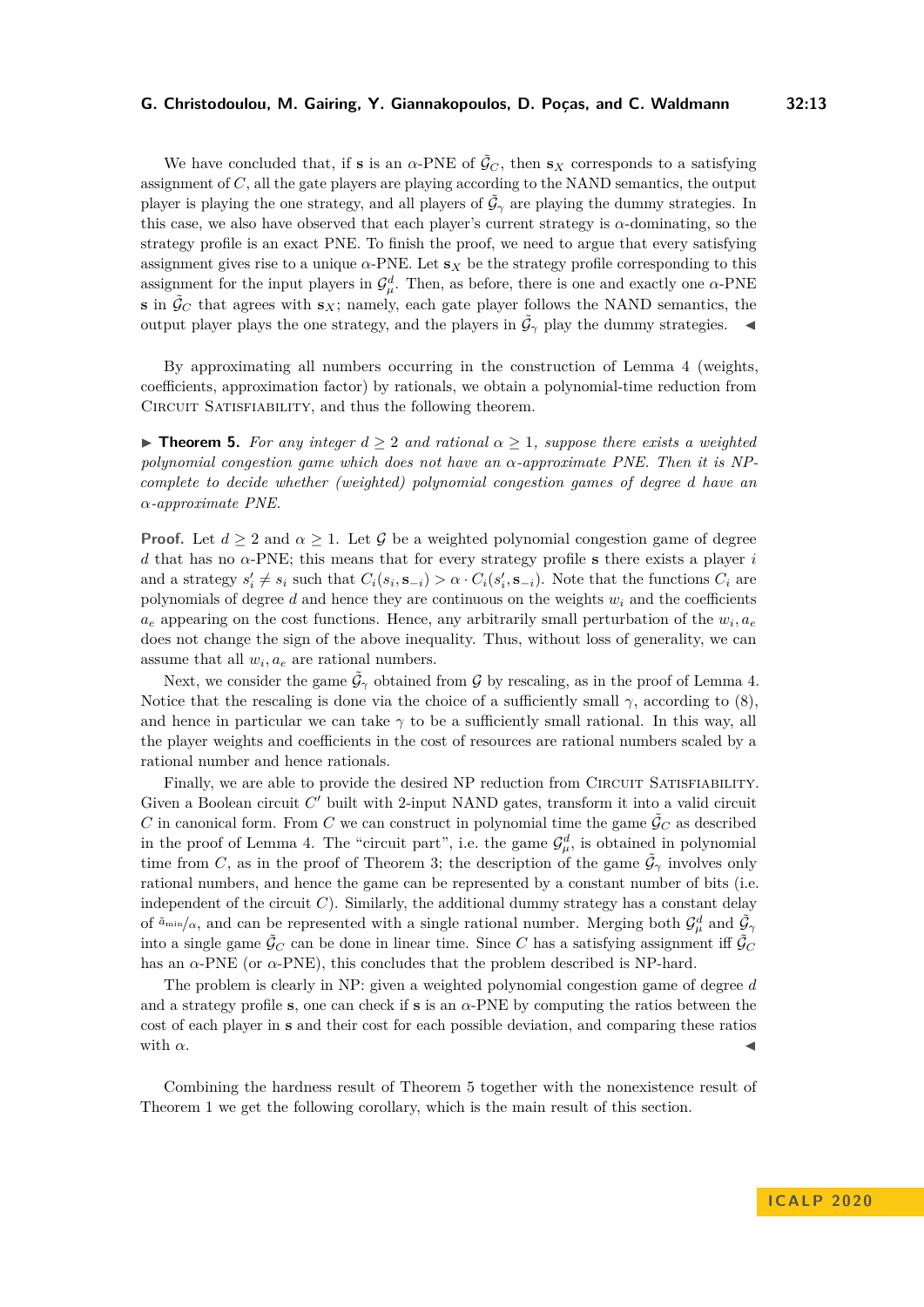#### **32:14 Existence and Complexity of Approximate Equilibria in Weighted Congestion Games**

 $\triangleright$  **Corollary 6.** *For any integer*  $d > 2$  *and rational*  $\alpha \in [1, \alpha(d)]$ *, it is NP-complete to decide whether (weighted) polynomial congestion games of degree d have an α-approximate PNE,* √ *where*  $\alpha(d) = \tilde{\Omega}(\sqrt{d})$  *is the same as in Theorem [1.](#page-5-0)* 

Notice that, in the proof of Lemma [4](#page-10-0) and Theorem [5,](#page-12-0) we constructed a polynomial-time reduction from CIRCUIT SATISFIABILITY to the problem of determining whether a given congestion game has an *α*-PNE. Not only does this reduction map YES-instances of one problem to YES-instances of the other, but it also induces a bijection between the sets of satisfying assignments of a circuit *C* and  $\alpha$ -PNE of the corresponding game  $\tilde{\mathcal{G}}_C$ . That is, this reduction is *parsimonious*. As a consequence, we can directly lift hardness of problems associated with counting satisfying assignments to CIRCUIT SATISFIABILITY into problems associated with counting equilibria in congestion games:

<span id="page-13-0"></span>**► Corollary 7.** *Let*  $k \ge 1$  *and*  $d \ge 2$  *be integers and*  $\alpha \in [1, \alpha(d))$  *where*  $\alpha(d) = \tilde{\Omega}(\sqrt{d})$ *d*) *is the same as in Theorem [1.](#page-5-0) Then*

- *it is #P-hard to count the number of α-approximate PNE of (weighted) polynomial congestion games of degree d;*
- *it is NP-hard to decide whether a (weighted) polynomial congestion game of degree d has*  $\overline{\phantom{a}}$ *at least k distinct α-approximate PNE.*

**Proof.** The hardness of the first problem comes from the  $\#P$ -hardness of the counting version of Circuit Satisfiability (see, e.g., [\[29,](#page-17-13) Ch. 18]). For the hardness of the second problem, it is immediate to see that the following problem is NP-complete, for any fixed integer  $k \geq 1$ : given a circuit *C*, decide whether there are at least *k* distinct satisfying assignments for *C* (simply add "dummy" variables to the description of the circuit).

# <span id="page-13-1"></span>**6 General Cost Functions**

In this final section we leave the domain of polynomial latencies and study the existence of approximate equilibria in general congestion games having arbitrary (nondecreasing) cost functions. Our parameter of interest, with respect to which both our positive and negative results are going to be stated, is the number of players *n*. We start by showing that *n*-PNE always exist:

<span id="page-13-2"></span>▶ **Theorem 8.** *Every weighted congestion game with n players and arbitrary (nondecreasing) cost functions has an n-approximate PNE.*

**Proof.** Fix a weighted congestion game with  $n \geq 2$  players, some strategy profile **s**, and a possible deviation  $s_i'$  of player *i*. First notice that we can write the change in the cost of any other player  $j \neq i$  as

<span id="page-13-3"></span>
$$
C_j(s'_i, \mathbf{s}_{-i}) - C_j(\mathbf{s}) = \sum_{e \in s_j} c_e(x_e(s'_i, \mathbf{s}_{-i})) - \sum_{e \in s_j} c_e(x_e(\mathbf{s}))
$$
  

$$
= \sum_{e \in s_j \cap (s'_i \setminus s_i)} [c_e(x_e(s'_i, \mathbf{s}_{-i})) - c_e(x_e(\mathbf{s}))]
$$
  

$$
+ \sum_{e \in s_j \cap (s_i \setminus s'_i)} [c_e(x_e(s'_i, \mathbf{s}_{-i})) - c_e(x_e(\mathbf{s}))]
$$
(9)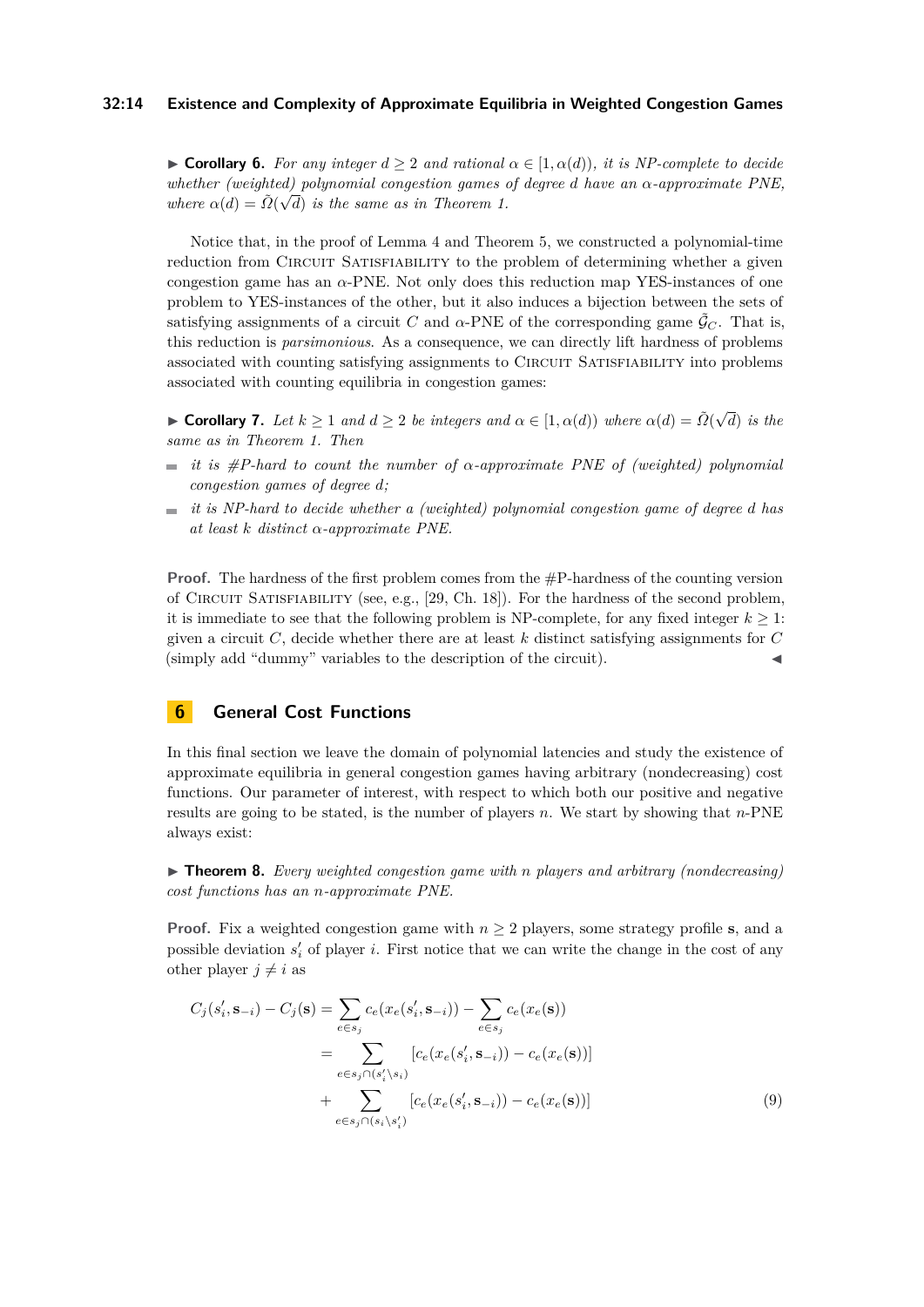Furthermore, we can upper bound this by

$$
C_j(s'_i, \mathbf{s}_{-i}) - C_j(\mathbf{s}) \le \sum_{e \in s_j \cap (s'_i \setminus s_i)} [c_e(x_e(s'_i, \mathbf{s}_{-i})) - c_e(x_e(\mathbf{s}))]
$$
  

$$
\le \sum_{e \in s'_i} c_e(x_e(s'_i, \mathbf{s}_{-i}))
$$
  

$$
= C_i(s'_i, \mathbf{s}_{-i}),
$$
 (10)

the first inequality holding due to the fact that the second sum in [\(9\)](#page-13-3) contains only nonpositive terms (since the latency functions are nondecreasing).

Next, define the social cost  $C(\mathbf{s}) = \sum_{i \in N} C_i(\mathbf{s})$ . Adding the above inequality over all players  $j \neq i$  (of which there are  $n-1$ ) and rearranging, we successively derive:

<span id="page-14-0"></span>
$$
\sum_{j \neq i} C_j(s'_i, \mathbf{s}_{-i}) - \sum_{j \neq i} C_j(\mathbf{s}) \leq (n-1)C_i(s'_i, \mathbf{s}_{-i})
$$
  

$$
(C(s'_i, \mathbf{s}_{-i}) - C_i(s'_i, \mathbf{s}_{-i})) - (C(\mathbf{s}) - C_i(\mathbf{s})) \leq (n-1)C_i(s'_i, \mathbf{s}_{-i})
$$
  

$$
C(s'_i, \mathbf{s}_{-i}) - C(\mathbf{s}) \leq nC_i(s'_i, \mathbf{s}_{-i}) - C_i(\mathbf{s}).
$$
 (11)

We conclude that, if  $s'_i$  is an *n*-improving deviation for player *i* (i.e.,  $nC_i(s'_i, \mathbf{s}_{-i}) < C_i(\mathbf{s})$ ), then the social cost must strictly decrease after this move. Thus, any (global or local) minimizer of the social cost must be an *n*-PNE (the existence of such a minimizer is guaranteed by the fact that the strategy spaces are finite).

The proof not only establishes the existence of *n*-approximate equilibria in general congestion games, but also highlights a few additional interesting features. First, due to the key inequality [\(11\)](#page-14-0), *n*-PNE are reachable via sequences of *n*-improving moves, in addition to arising also as minimizers of the social cost function. These attributes give a nice "constructive" flavour to Theorem [8.](#page-13-2) Secondly, exactly because social cost optima are  $n$ -PNE, the *Price of Stability*<sup>[5](#page-14-1)</sup> of  $n$ -PNE is optimal (i.e., equal to 1) as well. Another, more succinct way, to interpret these observations is within the context of *approximate potentials* (see, e.g., [\[6,](#page-16-8) [10,](#page-16-9) [9\]](#page-16-5)); [\(11\)](#page-14-0) establishes that the social cost itself is always an *n*-approximate potential of any congestion game.

Next, we design a family of games  $\mathcal{G}_n$  that do not admit  $\Theta\left(\frac{n}{\ln n}\right)$ -PNE, thus nearly matching the upper bound Theorem [8.](#page-13-2) In the game  $\mathcal{G}_n$  there are  $n = m + 1$  players  $0, 1, \ldots, m$ , where player *i* has weight  $w_i = 1/2^i$ . In particular, this means that for any  $i \in \{1, \ldots, m\}$ :  $\sum_{k=i}^{m} w_k < w_{i-1} \le w_0$ . Furthermore, there are  $2(m + 1)$  resources  $a_0, a_1, \ldots, a_m, b_0, b_1, \ldots, b_m$ , where resources  $a_i$  and  $b_i$  have the same cost function  $c_i$  given by

$$
c_{a_0}(x) = c_{b_0}(x) = c_0(x) = \begin{cases} 1, & \text{if } x \ge w_0, \\ 0, & otherwise; \end{cases}
$$

and for all  $i \in \{1, \ldots, m\}$ ,

$$
c_{a_i}(x) = c_{b_i}(x) = c_i(x) = \begin{cases} \frac{1}{\xi} \left(1 + \frac{1}{\xi}\right)^{i-1}, & \text{if } x \ge w_0 + w_i, \\ 0, & \text{otherwise.} \end{cases}
$$

Where  $\xi = \Phi_{n-1}$  is the positive solution of  $(x+1)^{n-1} = x^n$ .

<span id="page-14-1"></span><sup>5</sup> The Price of Stability (PoS) is a well-established and extensively studied notion in algorithmic game theory, originally studied in [\[2,](#page-16-10) [12\]](#page-16-11). It captures the minimum approximation ratio of the social cost between equilibria and the optimal solution (see, e.g., [\[7,](#page-16-12) [9\]](#page-16-5)); in other words, it is the best-case analogue of the the Price of Anarchy (PoA) notion of Koutsoupias and Papadimitriou [\[25\]](#page-17-14).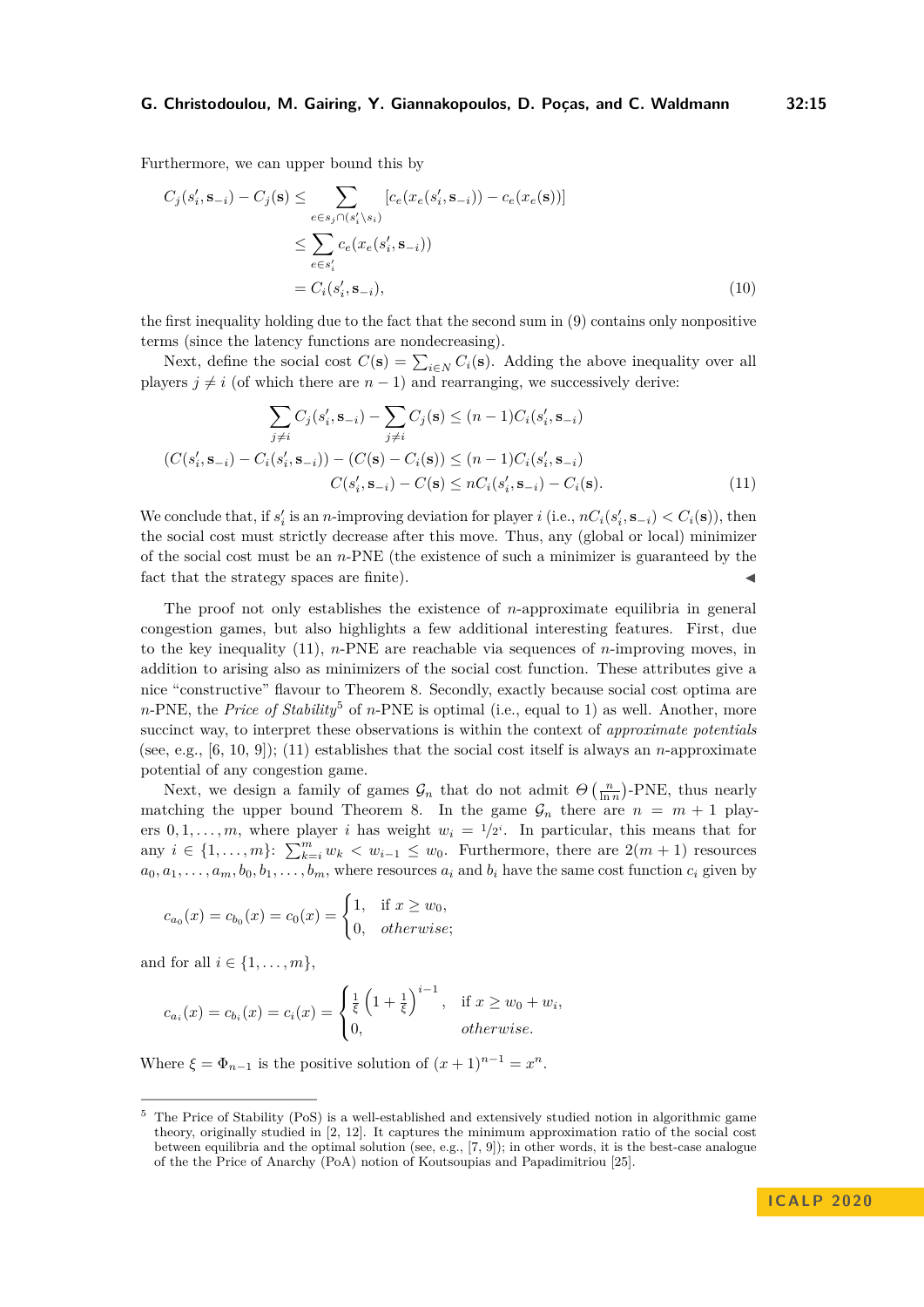The strategy set of player 0 and of all players  $i \in \{1, \ldots, m\}$  are, respectively,

$$
S_0 = \{\{a_0, \ldots, a_m\}, \{b_0, \ldots, b_m\}\}, \quad \text{and} \quad S_i = \{\{a_0, \ldots, a_{i-1}, b_i\}, \{b_0, \ldots, b_{i-1}, a_i\}\}.
$$

<span id="page-15-0"></span>Analysing the costs of strategy profiles in  $\mathcal{G}_n$  (see [\[8\]](#page-16-0)) we get the following theorem.

▶ **Theorem 9.** For any integer  $n \geq 2$ , there exist weighted congestion games with *n* players *and general cost functions that do not have*  $\alpha$ *-approximate PNE for any*  $\alpha < \Phi_{n-1}$ *, where*  $\Phi_m \sim \frac{m}{\ln m}$  *is the unique positive solution of*  $(x+1)^m = x^{m+1}$ .

Similar to the spirit of the rest of our paper so far, we'd like to show an NP-hardness result for deciding existence of *α*-PNE for general games as well. We do exactly that in the following theorem, where now  $\alpha$  grows as  $\tilde{\Theta}(n)$ . Again, we use the circuit gadget and combine it with the game from the previous nonexistence Theorem [9.](#page-15-0) The main difference to the previous reductions is that now *n* is part of the input. On the other hand we are not restricted to polynomial latencies, so we use step functions having a single breakpoint.

**► Theorem 10.** Let  $\varepsilon > 0$ , and let  $\tilde{\alpha}$  :  $\mathbb{N}_{\geq 2}$   $\longrightarrow$  Q *be any (polynomial-time computable) sequence such that*  $1 \leq \tilde{\alpha}(n) < \frac{\Phi_{n-1}}{1+\varepsilon} = \tilde{\Theta}(n)$ , where  $\Phi_m \sim \frac{m}{\ln m}$  is the unique positive solution *of*  $(x + 1)^m = x^{m+1}$ *. Then, it is NP-complete to decide whether a (weighted) congestion game with n players has an*  $\tilde{\alpha}(n)$ *-approximate PNE.* 

# **7 Discussion and Future Directions**

In this paper we showed that weighted congestion games with polynomial latencies of degree *d* do not have *α*-PNE for  $\alpha < \alpha(d) = \Omega\left(\frac{\sqrt{d}}{\ln d}\right)$ . For general cost functions, we proved that *n*-PNE always exist whereas *α*-PNE in general do not, where *n* is the number of players and  $\alpha < \Phi_{n-1} = \Theta\left(\frac{n}{\ln n}\right)$ . We also transformed the nonexistence results into complexity-theoretic results, establishing that deciding whether such *α*-PNE exist is itself an NP-hard problem.

We now identify two possible directions for follow-up work. A first obvious question would be to reduce the nonexistence gap between  $\Omega\left(\frac{\sqrt{d}}{\ln d}\right)$  (derived in Theorem [1](#page-5-0) of this paper) and *d* (shown in [\[3\]](#page-16-6)) for polynomials of degree *d*; similarly for the gap between  $\Theta\left(\frac{n}{\ln n}\right)$ (Theorem [9\)](#page-15-0) and *n* (Theorem [8\)](#page-13-2) for general cost functions and *n* players. Notice that all current methods for proving upper bounds (i.e., existence) are essentially based on potential function arguments; thus it might be necessary to come up with novel ideas and techniques to overcome the current gaps.

A second direction would be to study the complexity of *finding α*-PNE, when they are guaranteed to exist. For example, for polynomials of degree *d*, we know that *d*-improving dynamics eventually reach a *d*-PNE [\[3\]](#page-16-6), and so finding such an approximate equilibrium lies in the complexity class PLS of local search problems (see, e.g., [\[24,](#page-17-15) [33\]](#page-17-16)). However, from a complexity theory perspective the only known lower bound is the PLS-completeness of finding an *exact* equilibrium for *unweighted* congestion games [\[14\]](#page-16-13) (and this is true even for  $d = 1$ , i.e., affine cost functions; see [\[1\]](#page-16-14)). On the other hand, we know that  $d^{O(d)}$ -PNE can be computed in polynomial time (see, e.g., [\[5,](#page-16-15) [18,](#page-17-17) [15\]](#page-16-16)). It would be then very interesting to establish a "gradation" in complexity (e.g., from NP-hardness to PLS-hardness to P) as the parameter  $\alpha$  increases from 1 to  $d^{O(d)}$ .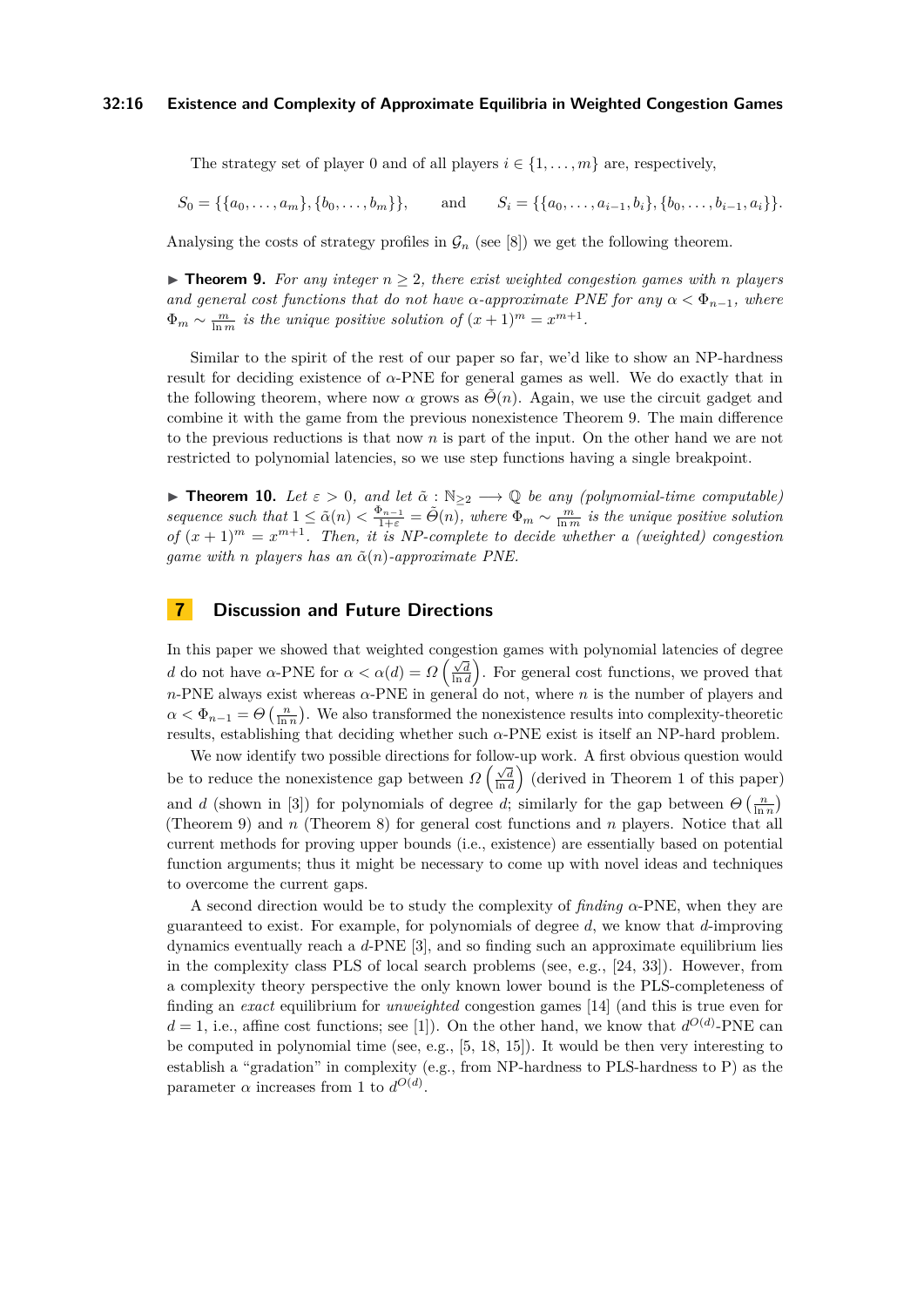**References**

 $\overline{\phantom{0}}$ 

<span id="page-16-15"></span><span id="page-16-14"></span><span id="page-16-12"></span><span id="page-16-10"></span><span id="page-16-8"></span><span id="page-16-6"></span><span id="page-16-4"></span><span id="page-16-0"></span>

| 1              | Heiner Ackermann, Heiko Röglin, and Berthold Vöcking. On the impact of combinatorial<br>structure on congestion games. Journal of the ACM, $55(6)$ :1-22, December 2008. doi:<br>10.1145/1455248.1455249.                                                                                                       |
|----------------|-----------------------------------------------------------------------------------------------------------------------------------------------------------------------------------------------------------------------------------------------------------------------------------------------------------------|
| $\overline{2}$ | Elliot Anshelevich, Anirban Dasgupta, Jon Kleinberg, Éva Tardos, Tom Wexler, and Tim<br>Roughgarden. The price of stability for network design with fair cost allocation. SIAM Journal<br>on Computing, 38(4):1602-1623, 2008. doi:10.1137/070680096.                                                           |
| 3              | Ioannis Caragiannis and Angelo Fanelli. On approximate pure Nash equilibria in weighted<br>congestion games with polynomial latencies. In Proceedings of the 46th International Colloquium<br>on Automata, Languages, and Programming (ICALP), pages 133:1-133:12, 2019. doi:10.<br>4230/LIPIcs.ICALP.2019.133. |
| 4              | Ioannis Caragiannis, Angelo Fanelli, Nick Gravin, and Alexander Skopalik. Efficient compu-<br>tation of approximate pure Nash equilibria in congestion games. In Proceedings of the 52nd<br>IEEE Annual Symposium on Foundations of Computer Science (FOCS), pages 532-541, 2011.<br>doi:10.1109/focs.2011.50.  |
| 5.             | Ioannis Caragiannis, Angelo Fanelli, Nick Gravin, and Alexander Skopalik. Approximate pure<br>nash equilibria in weighted congestion games: Existence, efficient computation, and structure.<br>ACM Trans. Econ. Comput., 3(1):2:1-2:32, March 2015. doi:10.1145/2614687.                                       |
| 6              | Ho-Lin Chen and Tim Roughgarden. Network design with weighted players.<br>Theory of<br>Computing Systems, 45(2):302, 2008. doi:10.1007/s00224-008-9128-8.                                                                                                                                                       |
| 7              | George Christodoulou and Martin Gairing. Price of stability in polynomial congestion games.<br>ACM Transactions on Economics and Computation, 4(2):1-17, 2015. doi:10.1145/2841229.                                                                                                                             |
| 8              | George Christodoulou, Martin Gairing, Yiannis Giannakopoulos, Diogo Poças, and Clara<br>Waldmann. Existence and complexity of approximate equilibria in weighted congestion games.<br>$CoRR$ , abs/2002.07466, February 2020. arXiv:2002.07466.                                                                 |
| 9              | George Christodoulou, Martin Gairing, Yiannis Giannakopoulos, and Paul G. Spirakis. The<br>price of stability of weighted congestion games. SIAM Journal on Computing, 48(5):1544-1582,<br>2019. doi:10.1137/18M1207880.                                                                                        |
| 10             | George Christodoulou, Elias Koutsoupias, and Paul G. Spirakis. On the performance of<br>approximate equilibria in congestion games. Algorithmica, 61(1):116-140, 2011. doi:10.1007/<br>s00453-010-9449-2.                                                                                                       |
| 11             | Vincent Conitzer and Tuomas Sandholm. New complexity results about Nash equilibria.<br>Games and Economic Behavior, 63(2):621-641, 2008. doi:10.1016/j.geb.2008.02.015.                                                                                                                                         |
| 12             | José R. Correa, Andreas S. Schulz, and Nicolás E. Stier-Moses. Selfish routing in capacitated<br>networks. Mathematics of Operations Research, 29(4):961-976, 2004. doi:10.1287/moor.1040.<br>0098.                                                                                                             |
| 13             | Juliane Dunkel and Andreas S. Schulz. On the complexity of pure-strategy Nash equilibria in<br>congestion and local-effect games. Mathematics of Operations Research, 33(4):851-868, 2008.<br>doi:10.1287/moor.1080.0322.                                                                                       |
| 14             | Alex Fabrikant, Christos Papadimitriou, and Kunal Talwar. The complexity of pure nash<br>equilibria. In Proceedings of the 36th Annual ACM Symposium on Theory of Computing<br>$(TOC)$ , pages 604-612, 2004. doi:10.1145/1007352.1007445.                                                                      |
| 15             | Matthias Feldotto, Martin Gairing, Grammateia Kotsialou, and Alexander Skopalik. Com-<br>puting approximate pure nash equilibria in shapley value weighted congestion games.<br>In Web and Internet Economics, pages 191–204. Springer International Publishing, 2017.<br>doi:10.1007/978-3-319-71924-5_14.     |
| 16             | Dimitris Fotakis, Spyros Kontogiannis, Elias Koutsoupias, Marios Mavronicolas, and Paul                                                                                                                                                                                                                         |

- <span id="page-16-16"></span><span id="page-16-13"></span><span id="page-16-11"></span><span id="page-16-9"></span><span id="page-16-7"></span><span id="page-16-5"></span><span id="page-16-3"></span><span id="page-16-2"></span>Spirakis. The structure and complexity of Nash equilibria for a selfish routing game. *Theoretical Computer Science*, 410(36):3305–3326, 2009. [doi:10.1016/j.tcs.2008.01.004](https://doi.org/10.1016/j.tcs.2008.01.004).
- <span id="page-16-1"></span>**17** Dimitris Fotakis, Spyros Kontogiannis, and Paul Spirakis. Selfish unsplittable flows. *Theoretical Computer Science*, 348(2):226–239, 2005. [doi:10.1016/j.tcs.2005.09.024](https://doi.org/10.1016/j.tcs.2005.09.024).